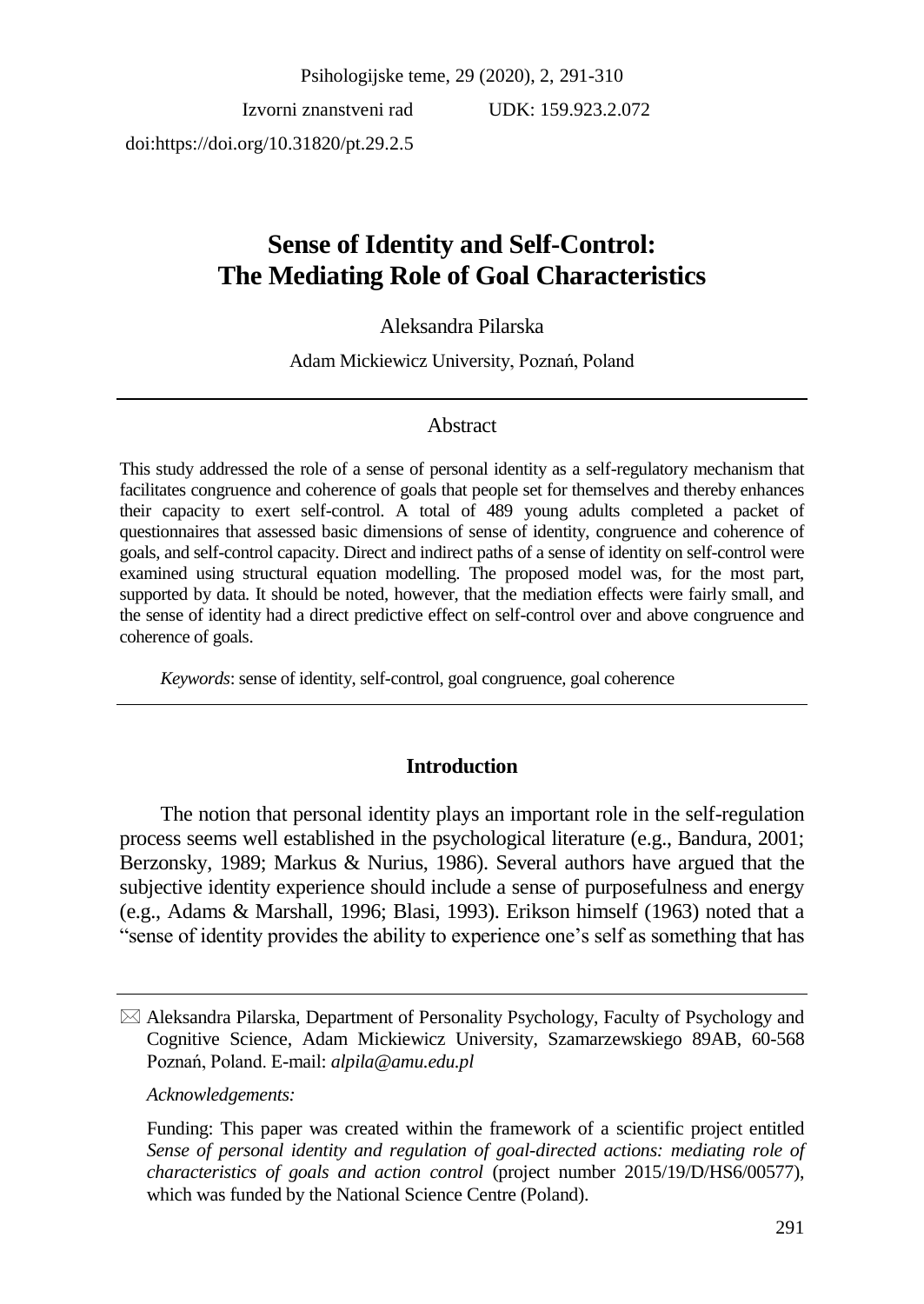continuity and sameness, and to act accordingly" (p. 42). However, there has been relatively little empirical research directly examining the relationship between personal identity and various self-regulatory resources. Even fewer studies have explicitly focused on self-control strength (Berzonsky, Branje, & Meeus, 2007; Berzonsky & Papini, 2014; Hofer, Chasiotis, Kiessling, & Busch, 2006; Morsunbul, 2015), and each has employed Marcia's (1966) identity-status paradigm and its extensions, within which the subjective experiential aspect of identity has tended to be neglected (Blasi & Glodis, 1995). The present study aims to empirically establish the association between these two self-related phenomena – the subjective awareness and experience of one's self (i.e., sense of identity) and the regulation of processes by the self (i.e., self-control). In addition, it attempts to contribute to the literature by capturing some of the mediating processes of the sense of identity–self-control pathway.

### **Sense of Identity**

Erikson's (1963, 1980) psychosocial development theory is widely regarded as the foundation of research in the field of identity. The current literature offers several models (e.g., Berzonsky, 1989; Luyckx et al., 2008; McAdams, 2013; Vignoles, Regalia, Manzi, Golledge, & Scabini, 2006), which do not necessarily oppose each other, but emphasize different aspects of identity. Although they have gone beyond Eriksonian thinking, they all seem to agree a primary function of identity is to provide one with a sense of inner coherence and continuity.

The concept of a sense of identity, rooted in Erikson's theory, addresses the issue of identity from phenomenological (subjective, experiential) perspective. The present conceptualization defines a sense of personal identity as a person-specific, intuitive-reflective relation to oneself that corresponds to the recurring modes of experiencing and understanding oneself (Blasi, 1993; Pilarska, 2016). This view is grounded in the assumption that self-identification stems from experiencing one's self in a certain way, and from interpreting and making meaning of one's experiences (e.g., Epstein, 2003). It also allows assumption that manifestations of a sense of identity can be recognized in experience and so articulated. This phenomenological perspective of identity leaves out the concrete contents (e.g., specific preoccupations, competencies, ideals, values) with which each person identifies. Different individuals can construct their sense of identity around different issues. Such understood sense of identity is a multifaceted phenomenon encompassing several dimensions, all of which have been mentioned in the literature, although not always exhaustively by every author (e.g., Blasi, 1993; Erikson, 1980; Sokolik, 1996; Vignoles et al., 2006). These are senses of having inner contents (thoughts, feelings, etc.), uniqueness, one's own boundaries, coherence, continuity over time, and self-worth. The healthy and mature sense of identity requires the development and maintenance of all of them (Pilarska, 2016; Sokolik, 1996).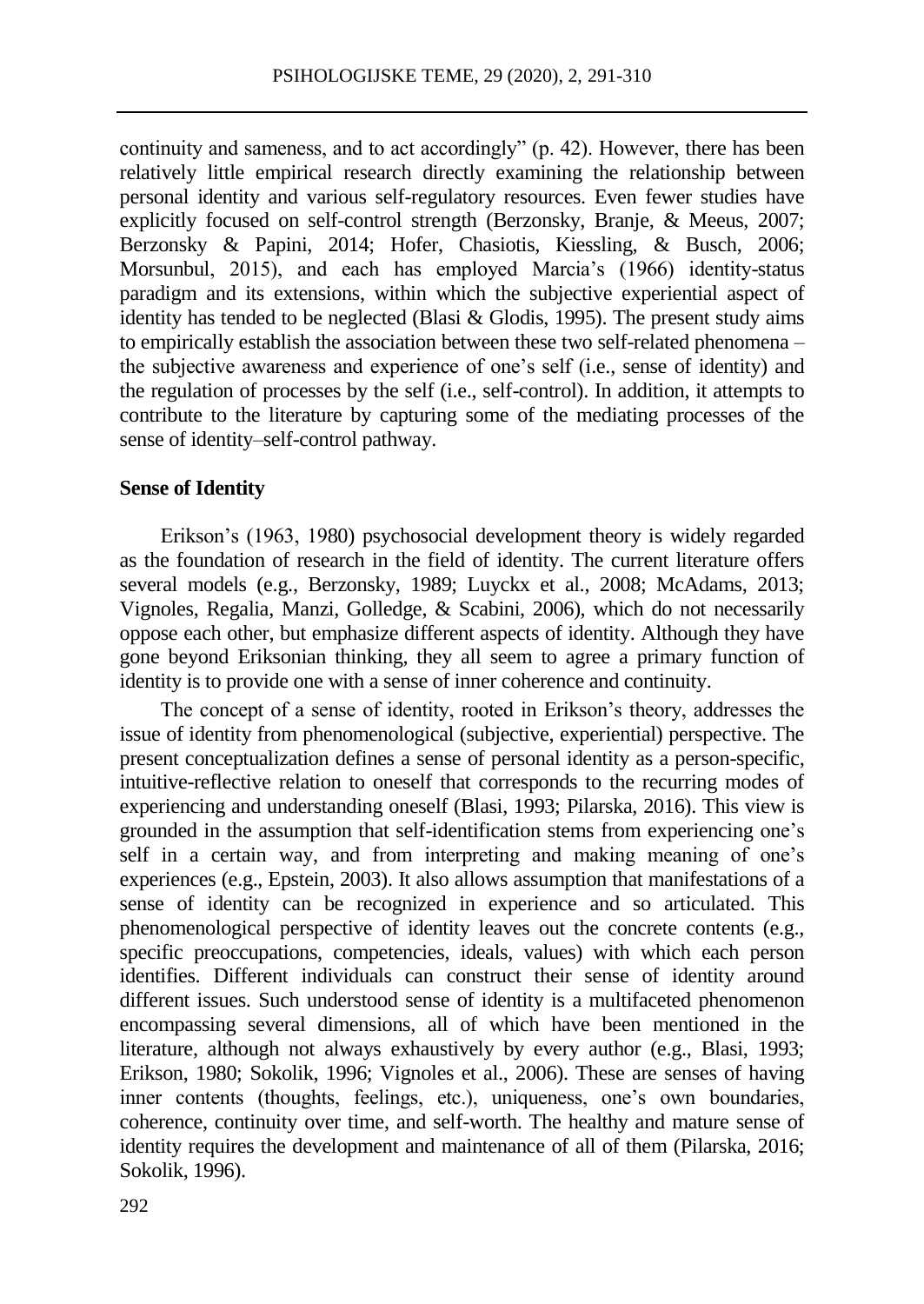A fundamental notion of many personality theories is that construction of a stable and coherent identity is a crucial part of healthy development (e.g., Lecky, 1945; Rogers, 1959). As Erikson (1980) notes, the subjective experience of identity actually gives rise to a preconscious sense of personal well-being. Many researchers (e.g., Schwartz et al., 2010; Waterman, 2007) have indeed found a positive relationship between mature identity and psychological adjustment. Moreover, disturbances of personal identity have been documented as a core therapeutic issue in the treatment of many psychopathological conditions. In fact, the absence of a strong sense of identity forms the most severe clinical syndromes (Kernberg, 1975). In attempting to clarify the central role of identity for sustaining well-being, Adams and Marshall (1996) proposed that identity is best understood "as a self-regulatory system" (p. 433) which functions to provide individuals with "a sense of personal control and free will" (p. 433). This proposition was further supported by studies showing that identity-achieved individuals, in contrast to identity-diffused individuals, have higher levels of internal locus of control and conscientiousness, and lower levels of conformity (Adams & Ethier, 1999; Serafini & Adams, 2002). Drawing on these findings, the present study attempts to further the understanding of the self-regulatory functions of identity by examining the relationship between subjective sense of identity and self-control.

### **Self-Control**

Self-control refers to the executive aspect of the self, colloquially known as willpower. Defined as the capacity to consciously alter one's responses (thoughts, feelings, impulses, and behaviours) to bring them into line with standards, selfcontrol is posited as "a vital mechanism for producing adaptive and socially desirable behaviour" (Baumeister, DeWall, Ciarocco, & Twenge, 2005, p. 590). Consistent with this view, high self-control has been associated with various positive outcomes, such as better mental and physical health, positive social relationships, and better academic performance (de Ridder, Lensvelt-Mulders, Finkenauer, Stok, & Baumeister, 2012). Furthermore, many of the problems facing both individuals and society, including depression, obesity, violent crime, and drug abuse, can be  $-$  at least partly  $-$  attributed to self-control failure (Tangney, Baumeister, & Boone, 2004). Overall, both theoretical and empirical evidence substantiates the claim that having better self-control is an unmitigated good (Hofmann, Luhmann, Fisher, Vohs, & Baumeister, 2014).

There is a small body of research relating personal identity to various measures of self-control. Berzonsky et al. (2007) found that self-control was associated positively with the normative identity style and negatively with diffuseavoidance. However, contrary to expectations, the informational identity style was associated negatively with self-control. Similar results were more recently obtained by Berzonsky and Papini (2014), except that the effect of the informational style on self-control was insignificant. In Hofer et al.'s (2006) study, action control, as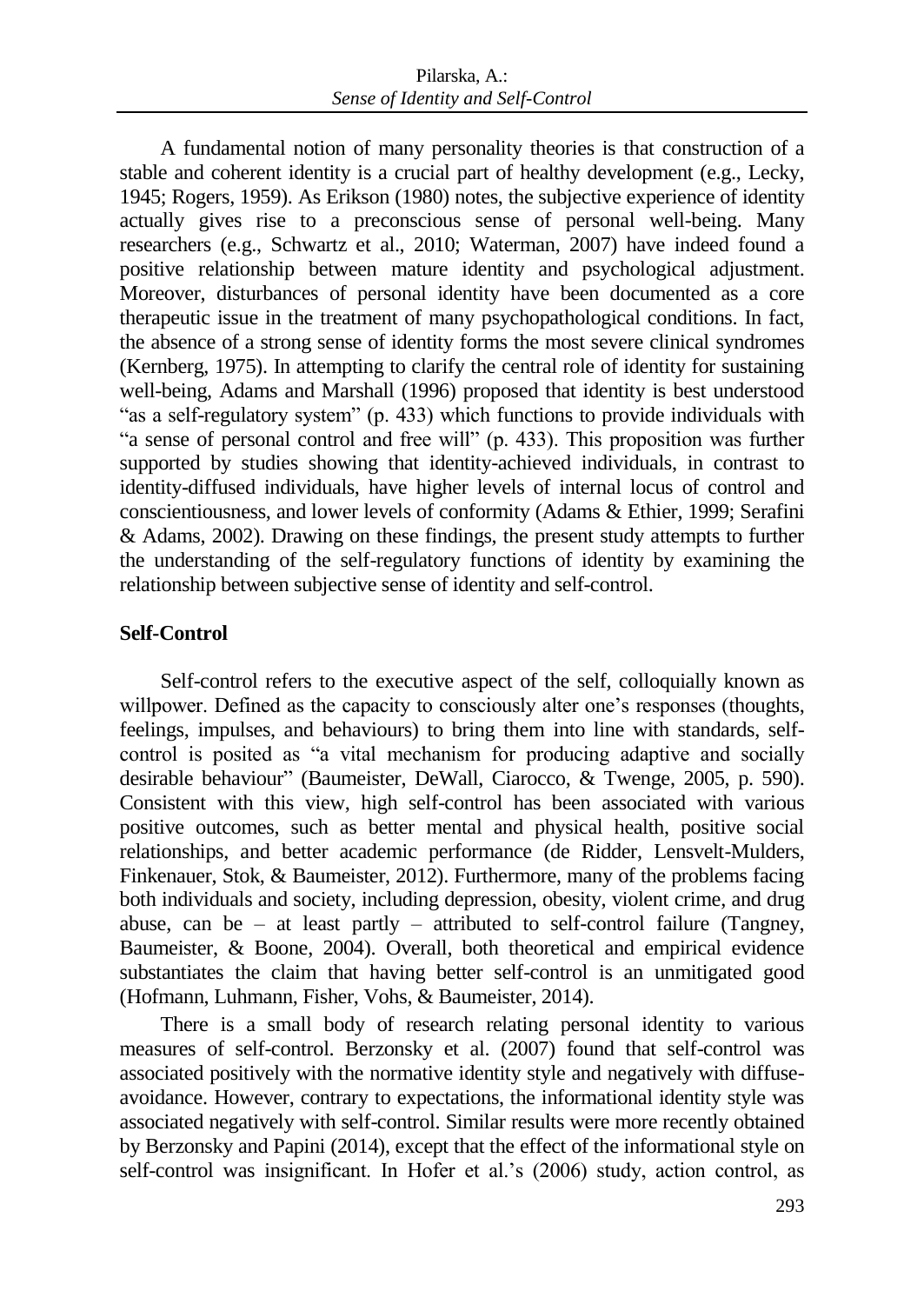measured by the Action Control Scale (ACS; Kuhl, 1994), has been shown to correlate positively with identity achievement, while negatively with moratorium and diffusion. Furthermore, Morsunbul (2015) demonstrated that low self-control, operationalized by the Low Self-Control Scale (LSCS; Grasmick, Tittle, Bursik, & Arneklev, 1993), was negatively related to making commitment and identification with commitment. These findings support the conclusion that individuals with a more mature identity tend to have higher self-control.

According to Baumeister (2002), the effectiveness of self-control depends on various factors, with the standards, a monitoring process, and the operational capacity to alter one's behaviour being the chief determinants. Standards are defined as "goals, ideals, norms, and other guidelines that specify the desired response" (Baumeister, 2002, p. 671). Since at any one time people are likely to pursue multiple goals, of particular importance is the way in which people choose their goals and the way in which their different goals are interrelated, or, more specifically, congruence and coherence of goals people set for themselves. Both properties of goal systems can be considered as aspects of personality integration (Sheldon & Kasser, 1995).

#### **Goal Congruence and Goal Coherence**

The concept of goal congruence (Sheldon & Elliot, 1999; Sheldon & Kasser, 1995) addresses the question of why people pursue their goals. It is grounded in self-determination theory (Deci & Ryan, 2008), which distinguishes four types of reasons. Two of these are externally regulating (i.e., controlled motivation) and two internally regulating (i.e., autonomous motivation). Controlled motivation represents goals pursued due to others' wishes, to attain rewards, or avoid punishment (i.e., external reasons) and goals pursued to avoid feelings of shame, guilt, or anxiety (i.e., introjected reasons). Autonomous motivation involves goals pursued out of a belief that they are intrinsically important goals to have (i.e., identified reasons) and goals pursued because of the fun and enjoyment they provide (i.e., integrated reasons). Goals are self-congruent (i.e., self-concordant) when they are pursued because of either integrated or identified motivation, i.e., they are strived for because of strong interest or self-identified personal convictions (Sheldon & Elliot, 1999; Sheldon & Kasser, 1995). Phenomenologically, goal congruence manifests itself in a sense of authenticity and a sense of autonomy (i.e., internal perceived locus of causality).

Self-congruent goals are likely to be protected and maintained in the face of task-irrelevant temptations because they are continually energized and free of conflict about the source of the goal (Koestner et al., 2006; Sheldon & Elliot, 1999). Accordingly, prior research has shown that higher goal congruence is related to greater motivation, more effort allocation, and greater goal progress (Bono & Judge, 2003; Koestner et al., 2006; Molina, Unsworth, Hodkiewicz, & Adriasola,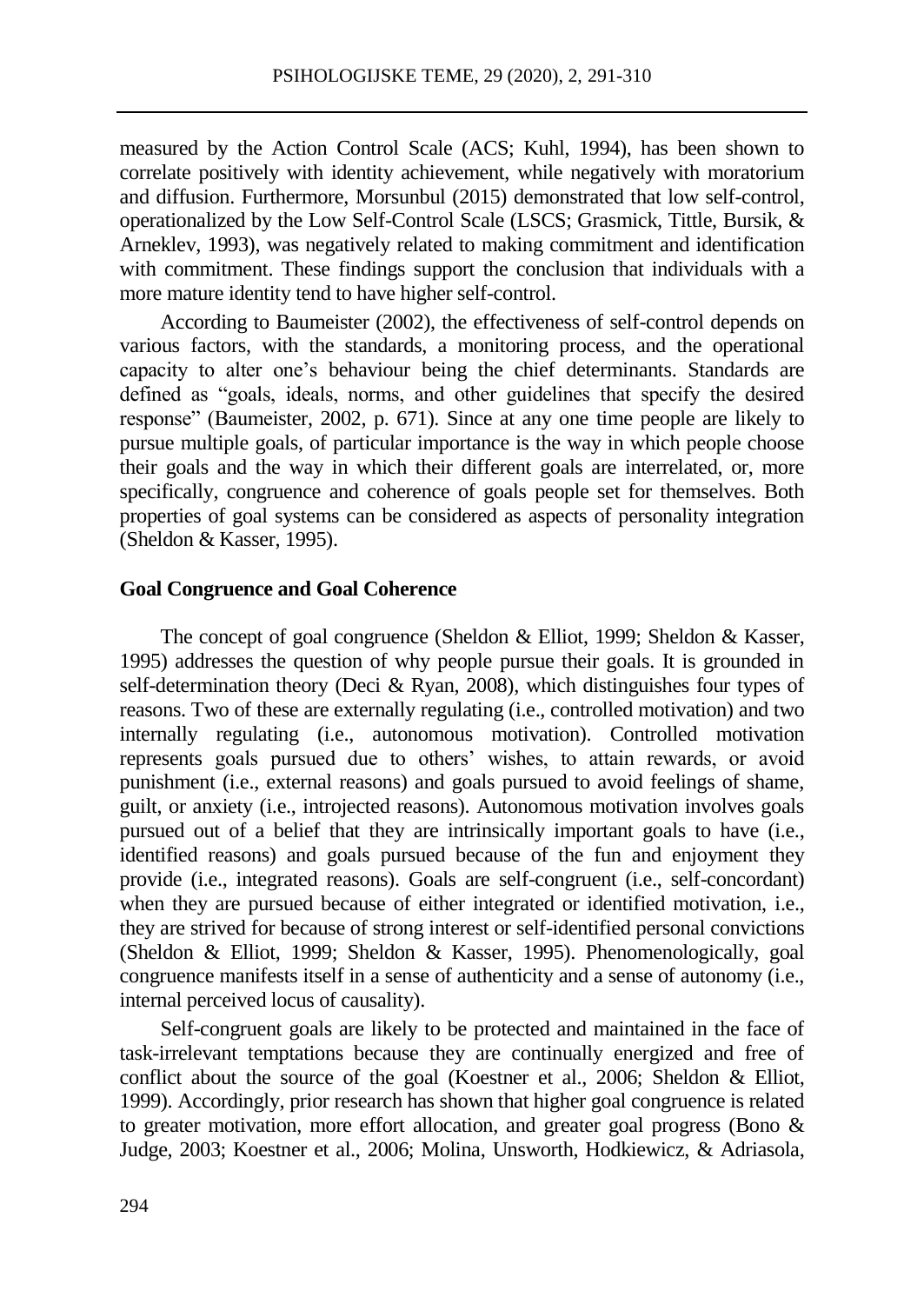2013; Sheldon & Elliot, 1999). Furthermore, engaging in self-control for intrinsic reasons has been found to counteract self-control depletion (e.g., Moller, Deci, & Ryan, 2006; Muraven, Gagne, & Rosman, 2008).

People may perceive their goals as related to each other in a number of ways. First, one's goals may be viewed as completely isolated to each other, in the sense that the pursuit of one has no impact, either positive or negative, on the pursuit of any other goal (i.e., goal independence). Second, achieving one goal may increase the likelihood of the accomplishment of other goals. This occurs when progress towards one goal also represents a step towards another goal or if strategies for pursuing one goal represent a subset of strategies for pursuing another goal. And third, goals can conflict (interfere) with each other – the pursuit of one goal may impair the likelihood of successfully reaching another goal. Goal coherence, as used herein, refers to the second case. It is related to other concepts, such as goal instrumentality (Emmons & King, 1988), intergoal facilitation (Riediger & Freund, 2004), and horizontal coherence (Sheldon & Kasser, 1995).

Previous research has shown positive associations of goal coherence with engagement in goal-directed behaviours, suggesting that goal coherence allows for more efficient planning and resource allocation (Sheldon & Emmons, 1995). Moreover, conflict among goals has been shown to undermine self-control (Milyavskaya & Inzlicht, 2017).

Of particular interest to the current study are research findings linking identity formation and goal setting. Past studies have found that, compared to individuals with a relatively less developed identity, those with the most mature identity style (i.e., informational) and status (i.e., achievement) reported greater feelings of personal expressiveness (Schwartz, Mullis, Waterman, & Dunham, 2000), a greater sense of autonomy (Soenens, Berzonsky, Vansteenkiste, Beyers, & Goossens, 2005), and a greater cohesion of goals (Colby, 1996). Further, a subjective sense of identity was Erikson's (1980) notion of what represented a successfully integrated personality.

### **Aim and Hypotheses**

To enrich our understanding of how the way individuals experience their selves is reflected in their self-regulation abilities, this study aimed to examine the connection between a sense of identity and self-control. Given the above evidence, it was hypothesized that a stronger sense of identity would be associated with greater self-control strength (Hypothesis 1). Assuming that goals are a crucial ingredient of self-control, and that goal choice is, at least partially, driven by personal identity, there is reason to believe that congruence and coherence of goals constitute the mediational mechanism through which a sense of identity relates to self-control. Therefore, the second purpose was to investigate two properties of goal systems, namely goal congruence (Hypothesis 2) and goal coherence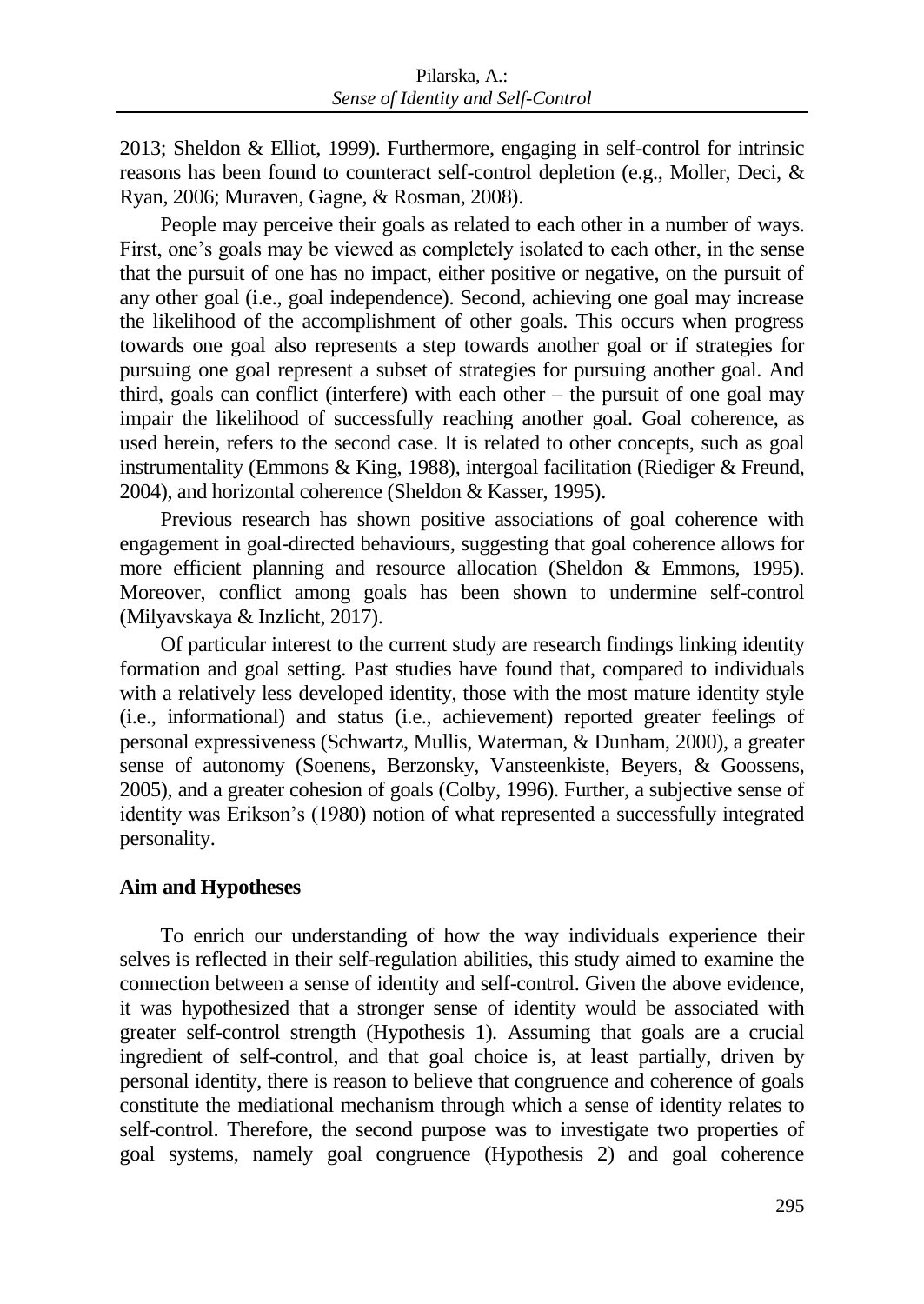(Hypothesis 3), as two possible mediating variables accounting for connections between a sense of identity and self-control. A serial mediating role of goal congruence via goal coherence was also expected to be found (Hypothesis 4). Since there are other factors that may mediate the relationship between a sense of identity and self-control, such as level of action identification (Vallacher & Wegner, 1989), partial rather than complete mediation was expected. Figure 1 presents the hypothesized model.



*Figure 1.* Theoretical path-analytic model. Influence of sense of identity and goal characteristics on self-control.

### **Method**

#### **Participants and Procedure**

The sample was recruited as a part of a larger research project on personal identity and self-regulation. A total of 489 participants (56 % female) with complete data on the variables of interest were included. They were Polish university students, majoring in different academic disciplines. Participants' mean age was 20.89 years  $(SD = 1.46$ , range = 18-31). Based on the most complex analysis planned, the sample size was determined sufficient to detect a small effect size of  $f^2 = 0.05$ , with 80 % power and alpha set at 0.05.

Questionnaires were administered, in a counterbalanced order, in classrooms during academic class hours by trained research staff. Participation was voluntary and confidentiality was guaranteed. No financial incentives were offered for completion of the questionnaires. However, participants were informed that an optional follow-up phase was planned, and that those who consent and take part in the follow-up assessment will receive a cinema voucher (valued about 12 EUR).

#### **Measures**

A sense of identity was measured by the *Multidimensional Questionnaire of Identity–Extended* (MQI-E; Pilarska, 2015, 2016). The instrument consists of 45 items grouped into six subscales reflecting the degree of sense of having inner contents (5 items, e.g., *"I know exactly what I feel and what I want"*), sense of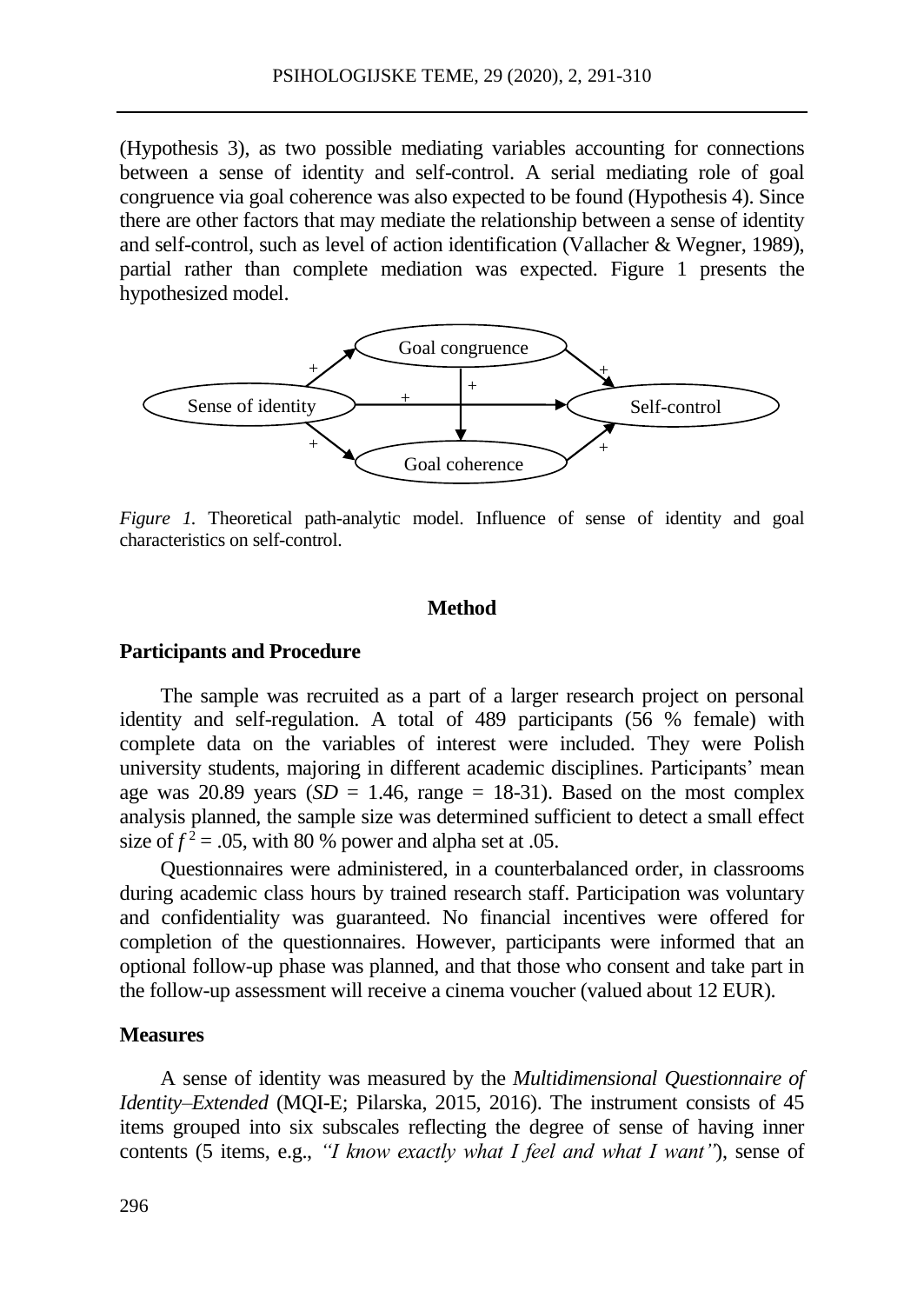uniqueness (9 items, e.g., *"I feel that I am not distinguished by anything in particular from other people"*), sense of one's own boundaries (7 items, e.g., *"It happens that I perceive my close one as an important part of my self"*), sense of coherence (10 items, e.g., *"I have a sense of inner harmony and order"*), sense of continuity over time (8 items, e.g., *"I feel that I was once a very different person than I am now"*), and sense of self-worth (6 items, e.g., *"I like myself regardless of my shortcomings*"). All items are evaluated on a 4-point scale  $(0 = strongly)$ *disagree/never*, 3 = *strongly agree/always*), with higher scores indicating stronger sense of identity<sup>1</sup>.

To assess self-control, the *Self-Control Scale* (SCS) developed by Tangney et al. (2004; adapted by Pilarska & Baumeister, 2018) was employed. It consists of 36 5-point scale items ranging from  $1 = not$  *at all* to  $5 = very$  *much*, with higher scores reflecting more self-control. Tangney et al. (2004) factor-analyzed these items and identified five factors, labeled general capacity for self-discipline (e.g., *"I have trouble saying no"*), deliberate/nonimpulsive action (e.g., *"I often interrupt people"*), healthy habits (e.g., *"I eat healthy foods"*), work ethic (e.g., *"Pleasure and fun sometimes keep me from getting work done"*), and reliability (e.g., *"I am always on time"*). However, given the limited explanatory utility of the factor structure, they recommended treating the scale as unidimensional.

Congruence and coherence were operationalized using Emmons' (1999) personal striving construct as a common unit of analysis. *The Personal Striving Questionnaire* (PSQ; Emmons, 1999; adapted by Kadzikowska-Wrzosek, 2010) was used to measure goal congruence. Participants were asked to list five current strivings, defined as "plans, objectives, and desires that we are typically trying to accomplish or attain", and were given examples, such as "trying to make others feel comfortable in my company". Participants were then asked to rate the extent to which they pursue each striving for each of four reasons, using a 10-point scale  $(0 =$ *not at all for this reason*, 9 = *completely because of this reason*). The four reasons were, respectively, external (i.e., *"because somebody else wants you to or thinks you should, or because you'll receive a reward or praise for doing so"*), introjected (i.e., *"because you would feel ashamed, guilty, or anxious if you did not*; *nobody tells you to do so, but you feel that you ought to strive for this"*), identified (i.e*., "because you believe that it is an important goal to have*; *even if the goal has been instilled by others, you have come to believe in it"*), and intrinsic (i.e., *"because the goal is personally important to you and congruent with your values and beliefs*; *it is freely chosen and reflects your deeply held views and wishes, and it will provide you with fun and enjoyment – the primary reason is simply your interest in the experience itself"*). A summary index of striving congruence was formed by subtracting averaged introjected and external regulation ratings (i.e., controlled

 $\ddot{\phantom{a}}$ 

 $1$  A person-mean substitution was used to replace missing values for participants missing up to 20 % of a (sub)scale's items. Three participants (less than 1 %) had the maximum acceptable percentage of missing data.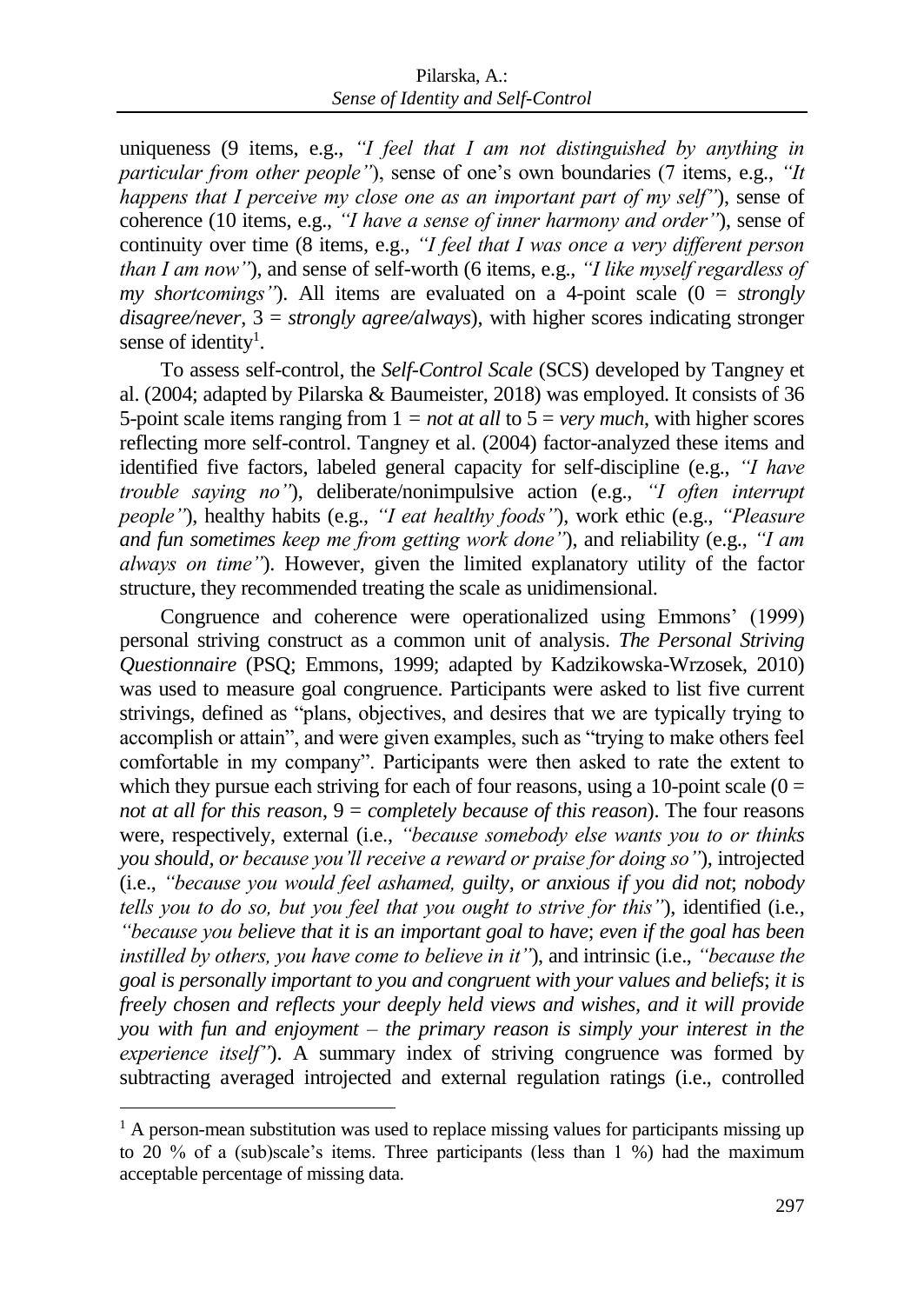motivation) from those for intrinsic and identified reasons (i.e., autonomous motivation). Higher scores indicated greater striving congruence.

To evaluate goal coherence, participants were given a 5 x 5 matrix adapted from the *Striving Instrumentality Matrix* (SIM; Emmons, 1999). They were asked to compare each of the previously listed strivings with every other striving and ask themselves, *"Does being successful in this striving have a helpful, a harmful, or no effect at all on the other striving?"*. The ratings were made on a scale of -2 to 2 (-2  $=$  *very harmful effect*,  $2 =$  *very helpful effect*). Responses were recoded on a 1-5 scale to aid statistical analysis of data. A total score was obtained by averaging the ratings of the whole matrix. Higher scores indicated greater coherence among strivings.

All measures were validated in previous studies and possess good psychometric properties. In the current study, as well, the reliabilities of these measures were within acceptable levels (Table 1).

#### **Results**

#### **Descriptive and Preliminary Analyses**

Table 1 presents the basic statistical description of study variables. Independent *t*-tests revealed that men reported higher sense of having inner contents,  $t(487) = 1.97$ ,  $p = .05$ , sense of uniqueness,  $t(487) = 4.43$ ,  $p < .001$ , sense of one's own boundaries,  $t(487) = 4.19$ ,  $p < .001$ , and sense of self-worth,  $t(487) =$ 4.91,  $p < .001$ , than women. These results were consistent with the view that the identity formation process may take longer for females than males (e.g., Marcia, 1980), and with findings on gender differences in self-esteem and independentinterdependent self-construals (e.g., Cross & Madson, 1997; Kling, Hyde, Showers, & Buswell, 1999). No other gender differences emerged. With respect to age differences in the study variables, significant positive correlations were obtained between participants' age and sense of one's own boundaries ( $r = .12$ ,  $p = .008$ ) and sense of coherence  $(r = .11, p = .017)$ , which were in line with the emerging adulthood conception (Arnett, 2000). No significant correlations were obtained between age and other study variables. Given that both gender and age differences were evident in study variables, the effects of these variables were controlled in the primary analysis.

Preliminary product-moment correlations were computed among the variables and are shown in Table 1. As posited in Hypothesis 1, all senses of identity were positively correlated with self-control, all but one being statistically significant at the  $p < .001$ . In addition, striving congruence was positively associated with senses of identity and self-control, suggesting a possible mediation effect. Striving coherence was positively related to striving congruence and self-control, but its correlations with senses of identity were low or insignificant.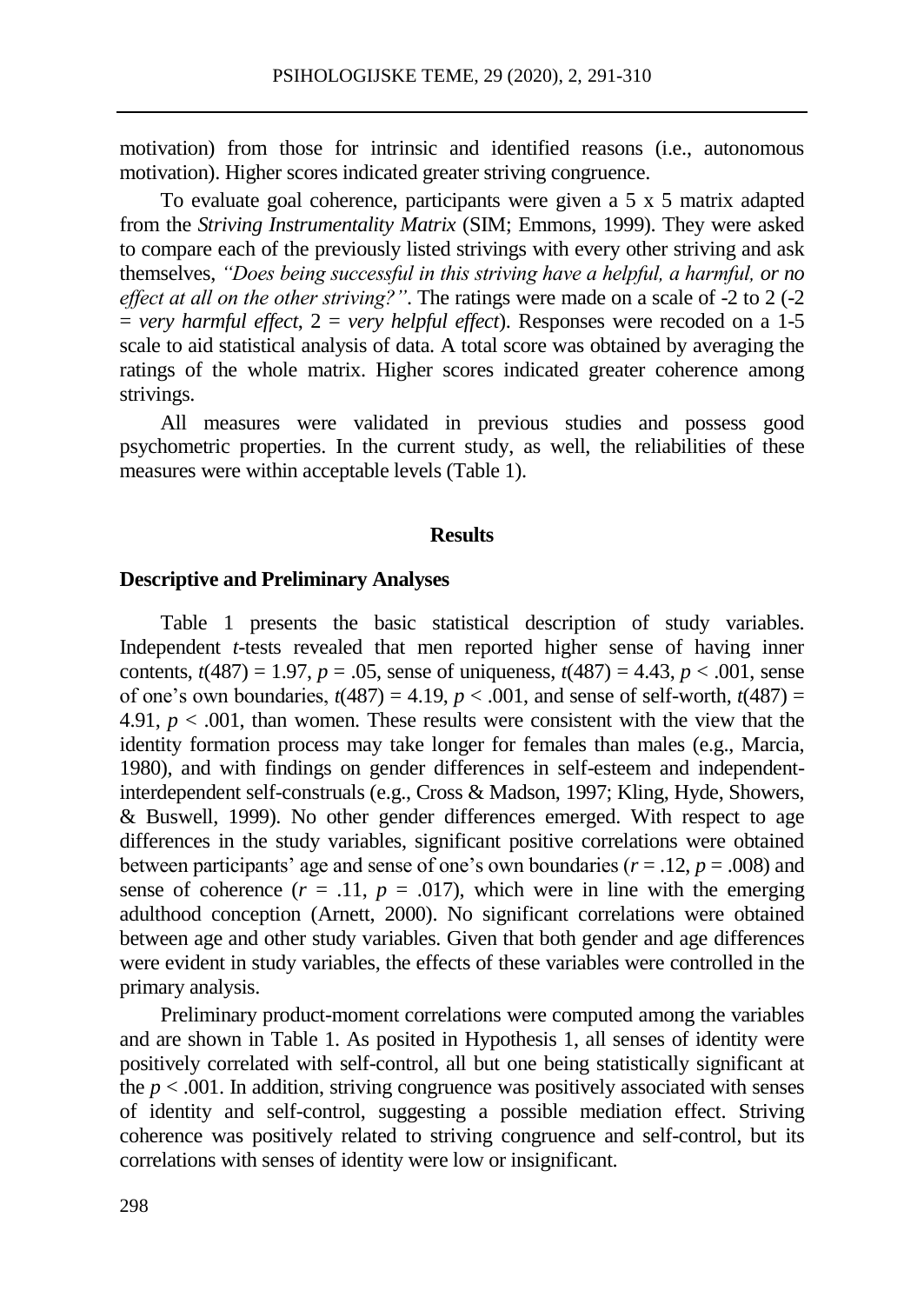| Table 1                                                                                          |                |              |                      |          |                           |                 |                |                                                                                                               |    |
|--------------------------------------------------------------------------------------------------|----------------|--------------|----------------------|----------|---------------------------|-----------------|----------------|---------------------------------------------------------------------------------------------------------------|----|
| Means, Standard Deviations, Intercorrelations, and Internal Consistencies of the Study Variables |                |              |                      |          |                           |                 |                |                                                                                                               |    |
| Variables                                                                                        |                | $\mathbf{C}$ | 3                    | 4        | 5                         | $\circ$         | $\overline{ }$ | $\infty$                                                                                                      | Ç  |
| 1. Sense of having inner contents                                                                |                |              |                      |          |                           |                 |                |                                                                                                               |    |
| 2. Sense of uniqueness                                                                           | $23***$        | ı            |                      |          |                           |                 |                |                                                                                                               |    |
| 3. Sense of one <sup>[3</sup> own boundaries                                                     | $23***$        | $13**$       |                      |          |                           |                 |                |                                                                                                               |    |
| 4. Sense of coherence                                                                            | $.79***$       | $14^*$       | ***<br>34.           | ı        |                           |                 |                |                                                                                                               |    |
| 5. Sense of continuity                                                                           | $.66***$       | $17***$      | $15***$              | $65***$  |                           |                 |                |                                                                                                               |    |
| 6. Sense of self-worth                                                                           | $.58***$       | $48***$      | $34***$              | $57***$  | $.47***$                  | ı               |                |                                                                                                               |    |
| 7. Self-control                                                                                  | $42***$        | $\ddot{6}$   | $27***$              | $49***$  | ***;<br>4.                | $41***$         |                |                                                                                                               |    |
| 8. Striving congruence                                                                           | $.24***$       | $12**$       | $.09*$               | $26***$  | $.19***$                  | $29***$         | $28***$        | $\mathbf{I}$                                                                                                  |    |
| 9. Striving coherence                                                                            | $\ddot{\circ}$ | $\ddot{=}$   | $\ddot{\circ}$       | $\rm 00$ | $\widetilde{\mathcal{S}}$ | $\mathscr{S}^*$ | $.12**$        | $.20***$                                                                                                      | ı  |
| $M\left( \text{SD}\right)$                                                                       |                |              |                      |          |                           |                 |                | $2.19$ (0.52) 1.82 (0.52) 1.54 (0.47) 1.95 (0.50) 1.89 (0.45) 1.97 (0.54) 3.16 (0.47) 2.95 (2.14) 3.56 (0.52) |    |
| Cronbach's a                                                                                     | .76            | 84           | $\ddot{\mathcal{A}}$ | .84      | .72                       | .79             | .87            | $\overline{7}$                                                                                                | 80 |
| $p \le 0.05$ ; $p \le 0.01$ ; $p \le 0.01$                                                       |                |              |                      |          |                           |                 |                |                                                                                                               |    |
|                                                                                                  |                |              |                      |          |                           |                 |                |                                                                                                               |    |

| Pilarska, A.:                      |
|------------------------------------|
| Sense of Identity and Self-Control |

297 299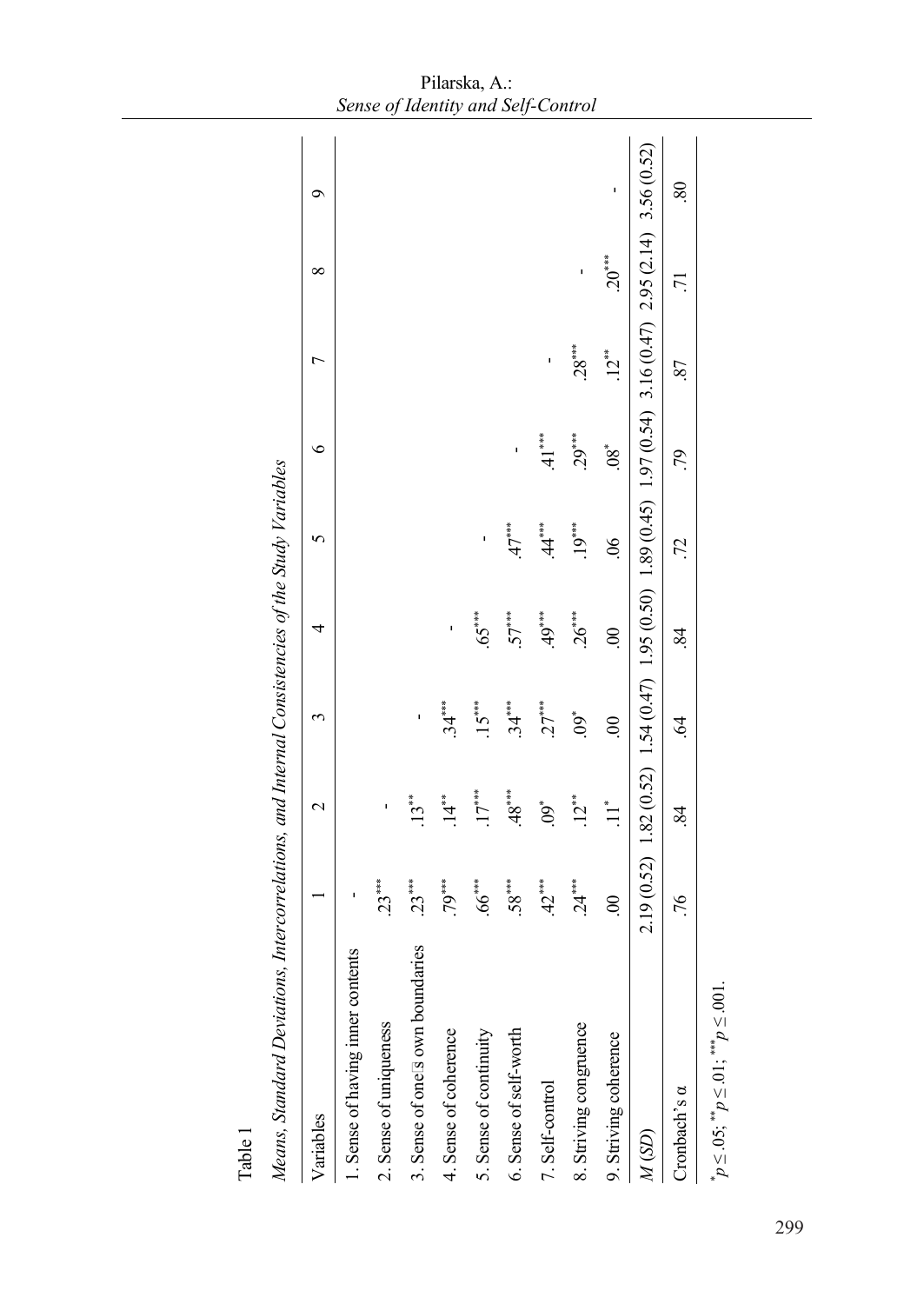### **Tests of Mediation**

To examine the relative contribution of a sense of identity to the prediction of self-control and to investigate the possibility that striving congruence and striving coherence might mediate its effect, structural equation modelling with latent variables was performed. Following Hall, Snell, and Foust's (1999) recommendations for the choice of an indicator structure, items sharing a secondary factor were combined into the same parcel. Accordingly, Figure 2 shows how a latent variable was created to represent a sense of identity using the six subscales of the MQI-E as the observed manifest indicators. Self-control was modeled as a latent variable with five indicators representing the average scores on the five SCS factors (Tangney et al., 2004). Congruence scores calculated separately for each of the five strivings served as indicators of a striving congruence latent construct. Similarly, coherence scores for each of the five strivings served as indicators of a striving coherence latent construct.

To test whether the data met the normality assumption underlying the maximum likelihood procedure used to test the model, the multivariate normality of the indicator variables was examined. The result indicated that the data were not multivariate normal (Mardia's normalized estimate  $> 5$ ). Therefore, the Satorra-Bentler scaled chi-square  $(S-B\chi^2)$  was used (Satorra & Bentler, 1988).

As suggested by Anderson and Gerbing's (1988) two-step procedure, a confirmatory factor analysis was first conducted to develop a measurement model with an acceptable fit to the data. Then, a structural model was conducted to test the hypothesized model. Because the chi-square statistic is affected by sample sizes, three additional indices were used to assess the model fit: the comparative fit index (CFI), the root mean square error of approximation (RMSEA), and the standardized root-mean-square residual (SRMR). Rules of thumb for determining acceptable model fit are as follows: a CFI value of .90 or above, and RMSEA and SRMR values close to .06 and .08 for a good fit (Hu & Bentler, 1999; Kline, 2005).

Although all indicators had significant  $(p < .001)$  loadings on their underlying constructs, an initial measurement model assuming uncorrelated errors indicated a marginal fit,  $S-B\chi^2(183,489) = 515.21$ , CFI = .89, RMSEA = .06 (90 % CI: lower bound = .06, upper bound .07), SRMR = .05. An inspection of the modification indices suggested, among others, the addition of an error covariance between sense of uniqueness and sense of self-worth. Given the content of the items and possible common omitted causes of the two subscales (e.g., defensive self-enhancement), it made sense to add the covariance. After this modification, the fit indices improved,  $S-B\chi^2(182,489) = 416.67$ , CFI = .92, RMSEA = .05 (90 % CI: lower bound = .05, upper bound  $= .06$ ), SRMR  $= .05$ . The scaled difference chi-square test result,  $\Delta \chi^2(1,489) = 68.97$ ,  $p < .001$ , indicated a significant difference in fit between the two models. All indicators continued to load significantly onto their latent variables  $(p < .001)$  and the factor loadings were very similar to those in the original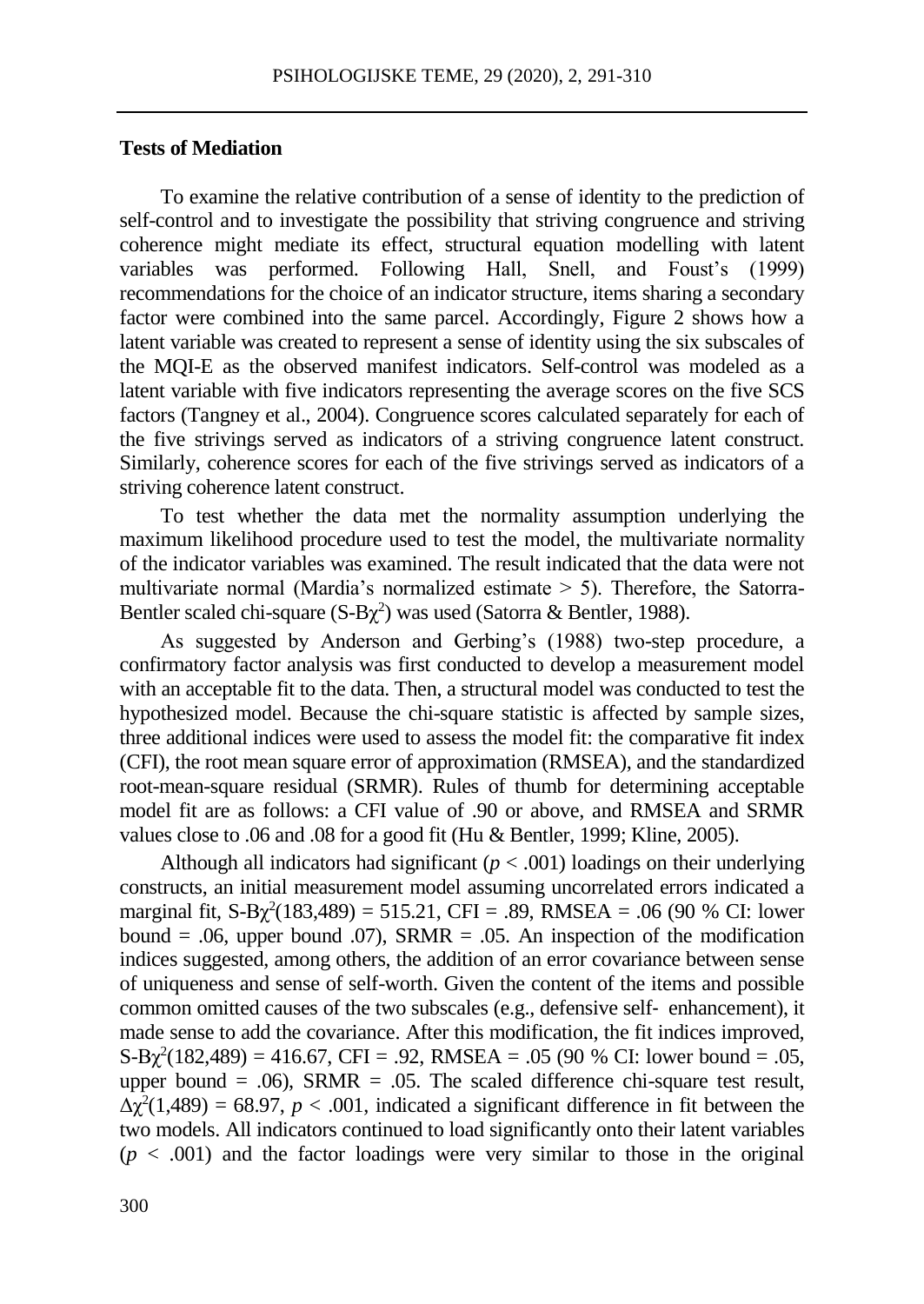measurement model. Moreover, the pattern of relations between the latent variables remained unchanged, with all correlations significant  $(p < .01)$ , except for the sense of identity with striving coherence.

Next, two structural models were fitted to the data. First, a mediation model, with no direct effect on self-control from sense of identity, was specified, followed by a direct-effect model, including mediational effects. To control for the effects of age and gender, paths were allowed from both control variables to each construct in the models. The fit indices of the meditational model were:  $S-B\chi^2(217,489) =$ 613.94, CFI = .87, RMSEA = .06 (90 % CI: lower bound = .06, upper bound =  $.07$ ), SRMR =  $.08$ . The second structural model fit the data better than the first model,  $S-B\chi^2(216,489) = 506.36$ , CFI = .91, RMSEA = .06 (90 % CI: lower bound  $= .05$ , upper bound  $= .06$ ), SRMR  $= .05$ . Addition of the direct-effect path from sense of identity to self-control significantly improved the fit of the model,  $\Delta \chi^2(1,489) = 87.53$ ,  $p < .001$ . This indicated that the relationship of the sense of identity to self-control was partially, rather than fully, mediated by striving characteristics.

The direct-effect model contained several nonsignificant paths, which included the covariates and one of the hypothesized paths. These nonsignificant paths were removed, leading to the final structural model that fitted the data even better,  $S-B\chi^2(231,489) = 474.50$ , CFI = .91, RMSEA = .06 (90 % CI: lower bound = .05, upper bound = .06), SRMR = .05,  $Δχ²(14,489) = 31.78, p < .001$ . Indicator loadings and path coefficients for this model are presented in Figure 2. In this model, the sense of identity was a significant predictor of striving congruence ( $\beta$  = .34,  $p < .001$ ), and striving congruence significantly predicted striving coherence ( $\beta$  $= .26, p < .001$ ). In addition, the sense of identity, striving congruence, and striving coherence were each significant predictors of self-control (β = .58, *p* < .001, β = .11,  $p = .036$ , and  $\beta = .12$ ,  $p = .015$ , respectively). Regarding the covariates, significant relationships only appeared between gender and the sense of identity, with males having stronger sense of identity than females ( $\beta$  = .11, *p* = .016) and gender and striving congruence, with females reporting greater striving congruence than males ( $\beta$  = -.13,  $p = .013$ ). This model accounted for 13 % of the variance in striving congruence, 7 % of the variance in striving coherence, and 42 % of the variance in self-control.

Through striving congruence, the sense of identity had a significant indirect link of .04 ( $z = 2.04$ ,  $p = .041$ ) to self-control. Striving congruence affected selfcontrol directly and indirectly through its influence on goal coherence ( $z = 2.04$ ,  $p =$ .042). Yet, the effect of a sense of identity on self-control through serial mediation of striving congruence and striving coherence was .01 and only marginally significant  $(z = 1.92, p = .054)$ . Consistent with the finding that a sense of identity did not predict striving coherence, the indirect effect from a sense of identity through striving coherence to self-control was not significant.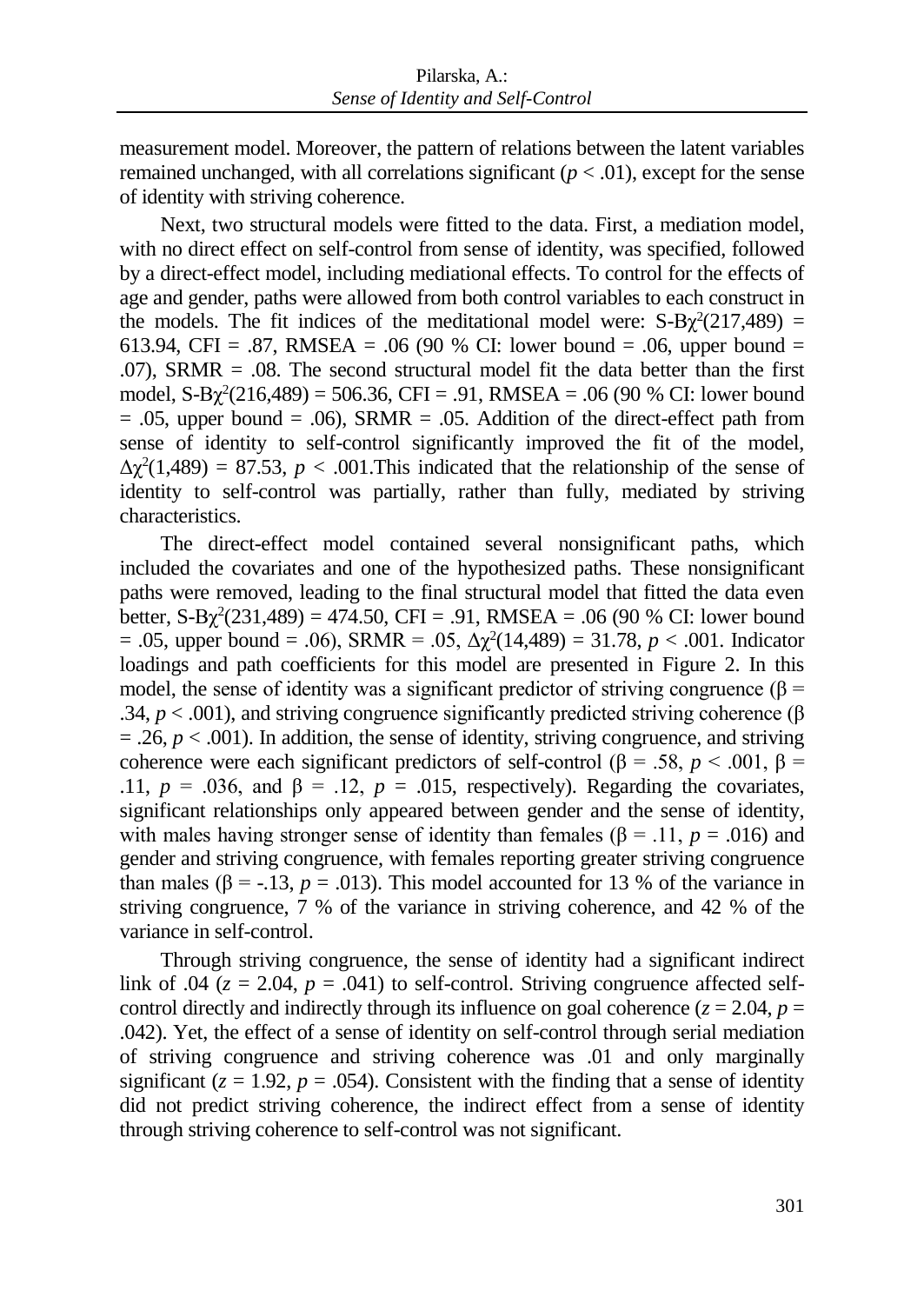

*Figure 2.* Significant ( $p < .05$  or less) path estimates from final structural model. All the coefficients are from the completely standardized solution. Covariate (gender) not depicted for clarity.

The above results supported Hypothesis 1, that the sense of identity would positively predict self-control, and Hypothesis 2, that goal congruence would partially mediate this relationship. However, Hypothesis 3 was not supported, with a sense of identity failing to emerge as a significant predictor of goal coherence. Limited, if any, support was found for Hypothesis  $4^{\circ}$  as the indirect effect of the sense of identity on self-control via goal congruence and coherence operating in serial displayed only borderline significance.

### **Discussion**

The present study aimed to determine whether stronger sense of identity (i.e., subjective awareness and experience of inner content, coherence, continuity, uniqueness, self-boundaries, and self-worth) is associated with higher self-control, and to determine whether this association is in part mediated by goal congruence and goal coherence.

Structural equation modelling supported the model in general, although not all proposed paths were significant. Striving congruence was found to mediate the relationship between a sense of identity and self-control, such that stronger sense of identity was associated with higher striving self-congruence, which consequently led to higher self-control. Striving congruence influenced self-control directly and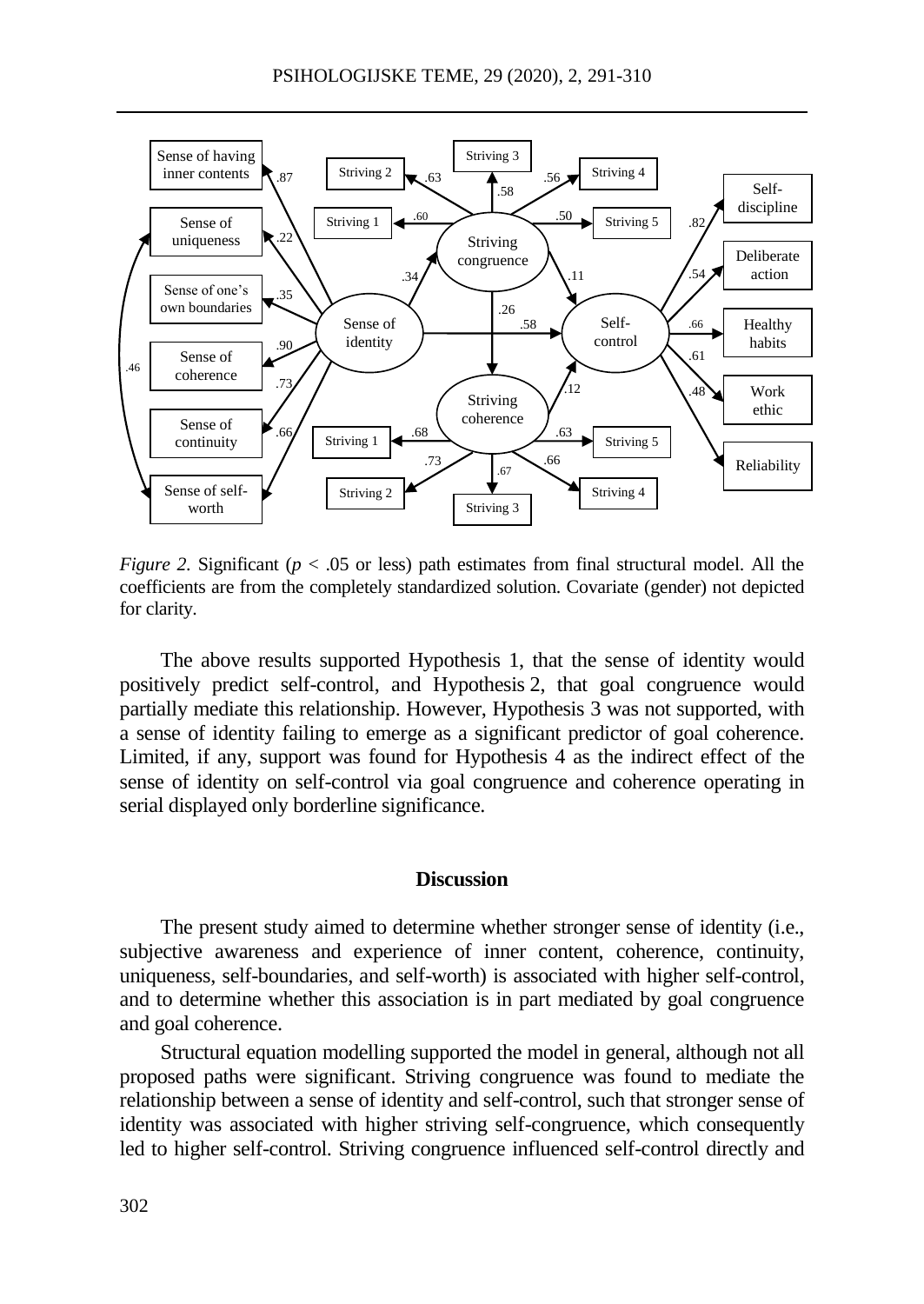indirectly by means of striving coherence that, in turn, had a significant impact on self-control. The serial indirect effect of the sense of identity on self-control through striving congruence and then striving coherence was marginally significant. The sense of identity also showed a direct path to self-control. Moreover, the indirect effect was minor relative to the direct effect, suggesting that most of the benefit of a sense of identity for self-control appeared to proceed through a pathway other than the two features of the goal system.

The finding that the sense of identity positively contributed to self-control agrees with previous research using different identity and self-control measures (e.g., Hofer et al., 2006). It also aligns with the general theorizing that a consolidated sense of identity is a prerequisite for establishing important regulatory mechanisms that serve to maintain one's sense of identity and align one's feelings, thoughts, and actions with self-cognitions (e.g., Adams & Marshall, 1996). Consistent with that notion, behavioural dysregulation, as in borderline personality disorder, has been explained as an effect of a weak or disturbed sense of identity (e.g., Selby & Joiner, 2009). In a similar vein, Baumeister's (1990) escape theory has described disinhibition as a consequence of the deconstructed self and loss of self-awareness.

Of the two goal-based measures of personality integration only striving congruence was directly related to a sense of identity and functioned to mediate the relationship between a sense of identity and self-control. This meditational pathway, in line with results obtained by Schwartz et al. (2000) and Luyckx, Vansteenkiste, Goossens, and Duriez (2009), suggests that adaptive identity formation may create opportunities for need satisfaction and predispose individuals to adopt autonomous goals. It also indicates, in accordance with Muraven et al.'s (2008) conclusions, that people who pursue goals reflecting their enduring interests and values are better able to exert self-control. As Koestner (2008) points out, autonomous goals promote effective self-regulation because they are less likely to generate intrapersonal conflict. Consistent with this, striving coherence was found to partially mediate the link between striving congruence and self-control. Note, however, that the observed relationship between congruence and coherence of strivings was weaker than reported in previous work (e.g., Sheldon & Kasser, 1995). This finding could be interpreted to indicate that congruence and coherence, rather than reflecting a single underlying organizational process (Sheldon & Kasser, 1995), are regulated by relatively separate underlying motivational pathways.

Somewhat puzzling in the study was the failure of a sense of identity to directly predict striving coherence. Such an effect was expected based on theoretical reasoning and some, albeit relatively limited, empirical findings suggesting that the process of identity formation facilitates the resolution of conflicting goals (e.g., Colby, 1996). The lack of a direct relationship between the sense of identity and goal coherence does not necessarily prove independence of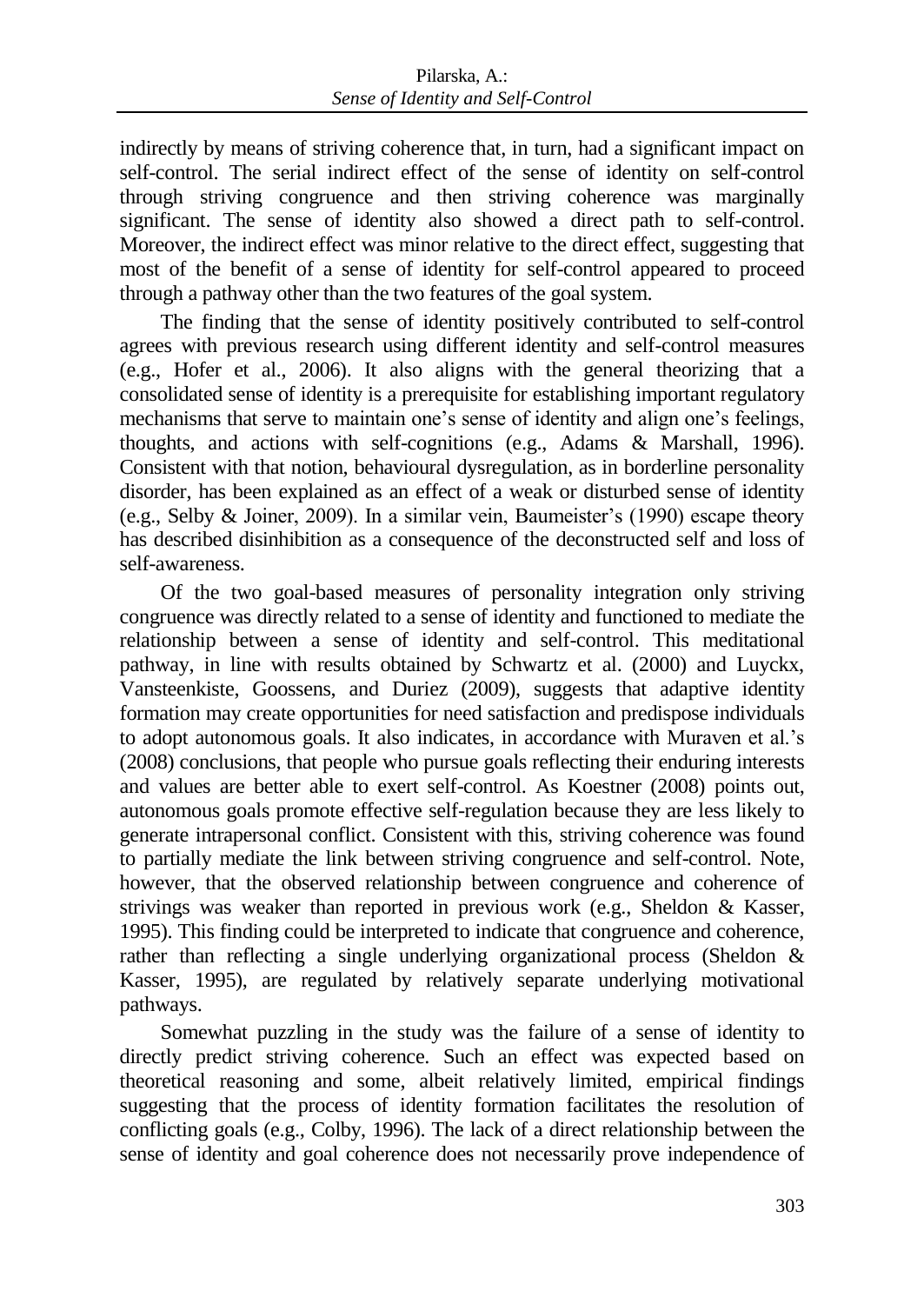the two but may suggest that more complex relationships need to be considered. For example, individuals with a well-developed identity may feel less threatened by inner conflicts and dichotomies and manage their conflicting motivations in a more adaptive way. As Blasi and Glodis (1995) maintained, the most mature form of subjective identity, namely Identity as Authenticity, is marked by "awareness of having irreconcilable but equally valid goals" (p. 420). Another explanation concerns the measurement of striving coherence. The SIM is a bipolar measure, which taps intergoal interference and facilitation as mutually exclusive opposites. As Riediger (2007) noted, studies using bipolar instruments, compared with those using unipolar scales, have produced more mixed results, with many studies failing to establish links between intergoal relations and psychological adjustment (e.g., King, Richards, & Stemmerich, 1998; Sheldon & Kasser, 1995). There is, indeed, evidence that intergoal facilitation and conflict are most adequately conceptualized as distinct characteristics and have different functions for psychological well-being and goal pursuit (e.g., Riediger & Freund, 2004).

#### **Limitation and Conclusion**

The present study addressed the call for personality-oriented accounts of selfregulation. Specifically, it examined how individuals' sense of personal identity, representing a core feature of personality development, relates to their capacity to exert self-control. Although only a small and partial mediation effect was evidenced, the findings contribute to a burgeoning area worthy of future study. Nonetheless, certain limitations should be noted. First, the correlational nature of the study prevents causal interpretation of the results. Although it is plausible to argue that a sense of identity serves as an instrument of self-regulation, it is also possible that self-control contributes to the development and maintenance of a sense of identity. Second, the study involved university students and thus may not be representative of the general population, especially of populations with impulse control difficulties (e.g., substance abusers, pathological gamblers). It is also possible that the identity process operates differently for different age groups. The results may have been less robust given the immaturity of the sense of identity and the instability of commitments, both characteristic of many young people who are only just entering adulthood (e.g., Arnett, 2000). Future studies should seek to further substantiate the role of a sense of identity in relation to self-control with more diverse samples. Finally, there may be other factors mediating or qualifying the effects of a sense of identity, such as moral identity (Aquino & Reed, 2002) and social orientation (Seeley & Gardner, 2003). Certainly, further effort examining and understanding the link between personal identity and self-regulation process is warranted.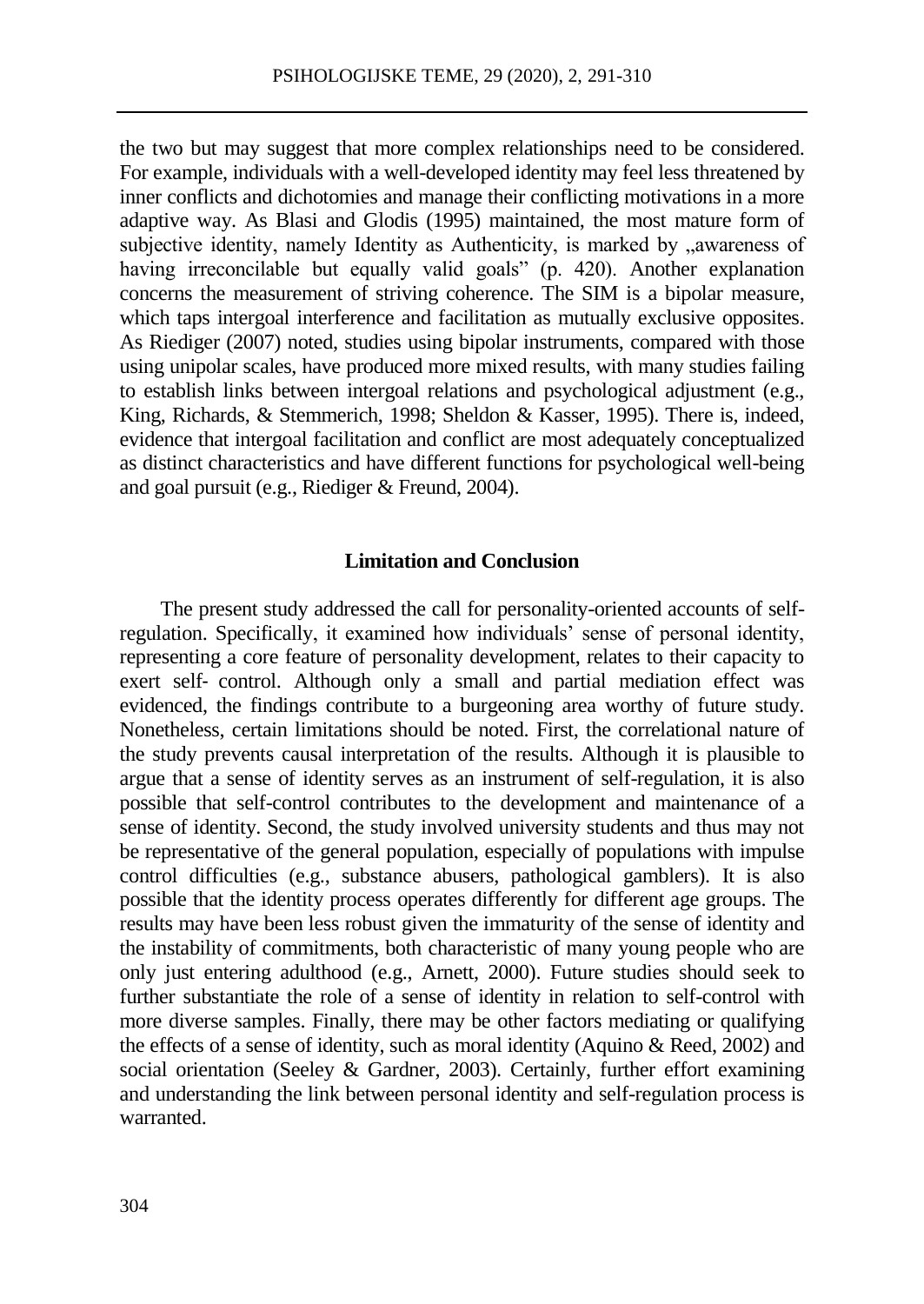#### **References**

- Adams, G. R., & Ethier, J. L. (1999). *The objective measure of ego identity status: A manual on theory and test construction*. (Unpublished manual). University of Guelph, Canada.
- Adams, G. R., & Marshall, S. (1996). A developmental social psychology of identity: Understanding the person in context. *Journal of Adolescence*, *19*(5), 1-14.
- Anderson, J., & Gerbing, D. W. (1988). Structural equation modelling in practice: A review and recommended two-step approach. *Psychological Bulletin*, *103*(3), 411-423.
- Aquino, K., & Reed, A. (2002). The self-importance of moral identity*. Journal of Personality and Social Psychology*, *83*(6), 1423-1440.
- Arnett, J. J. (2000). Emerging adulthood: A theory of development from the late teens through the twenties. *American Psychologist*, *55*(5), 469-480.
- Bandura, A. (2001). Social cognitive theory: An agentic perspective. *Annual Review of Psychology*, *52*(1), 1-26.
- Baumeister, R. F. (1990). Anxiety and deconstruction: On escaping the self. In J. M. Olson & M. P. Zanna (Eds.), *Self-inference processes: The Ontario symposium* (Vol. 6, pp. 259-291). Hillsdale, NJ: Erlbaum.
- Baumeister, R. J. (2002), Yielding to temptation: Self-control failure, impulsive purchasing, and consumer behavior. *Journal of Consumer Research*, *28*(4), 670-676.
- Baumeister, R. F., DeWall, C. N., Ciarocco, N. J., & Twenge, J. M. (2005). Social exclusion impairs self-regulation. *Journal of Personality and Social Psychology, 88*(4), 589-604.
- Berzonsky, M. D. (1989). Identity style: Conceptualization and measurement. *Journal of Adolescent Research*, *4*(3), 268-282.
- Berzonsky, M. D., Branje, S. J. T., & Meeus, W. (2007). Identity processing style, psychosocial resources, and adolescents perceptions of parent-adolescent relations. *Journal of Early Adolescence*, *27*(3), 324-345.
- Berzonsky, M. D., & Papini, D. R. (2014). Identity processing styles and value orientations: The mediational role of self-regulation and identity commitment. *Identity*, *14*(2), 96-112.
- Blasi, A. (1993). The development of identity: Some implications for moral functioning. In G. G. Noam, T. E. Wren, G. Nunner-Winkler, & W. Edelstein (Eds.), *Studies in contemporary German social thought. The moral self* (pp. 99-122). Cambridge, MA: MIT Press.
- Blasi, A., & Glodis, K. (1995). The development of identity. A critical analysis from the perspective of the self as subject. *Developmental Review*, *15*(4), 404-433.
- Bono, J. E., & Judge, T. A. (2003). Self-concordance at work: Toward understanding the motivational effects of transformational leaders. *Academy of Management Journal*, *46*(5), 554-571.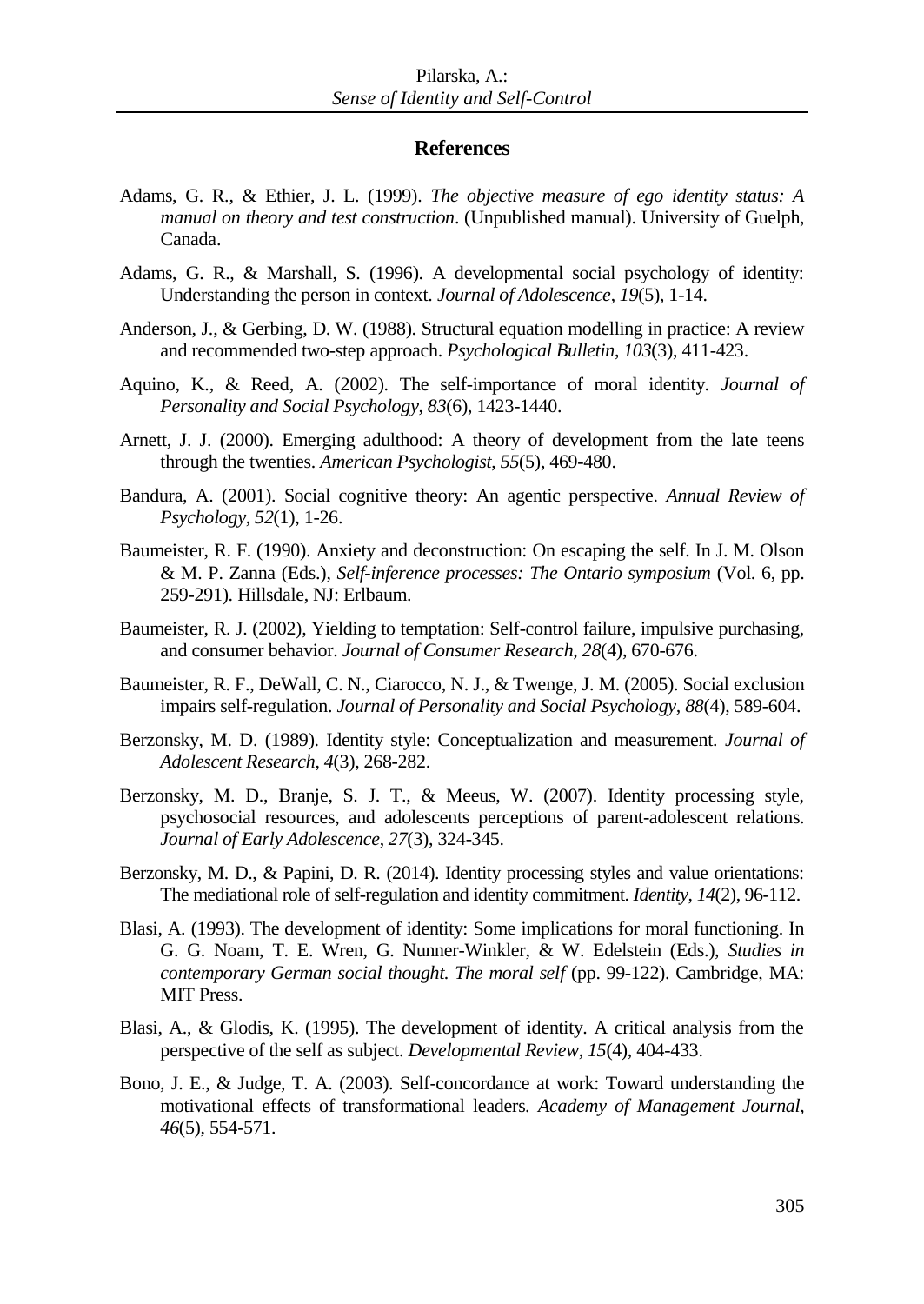- Colby, P. M. (1996). *Individual differences in identity development status: Social and cognitive correlates of goal integration in early adulthood*. (Unpublished doctoral dissertation). University of California, Davis.
- Cross, S. E., & Madson, L. (1997). Models of the self: Self-construal theory and gender. *Psychological Bulletin*, *122*(1), 5-37.
- Deci, E. L., & Ryan, R. M. (2008). Self-determination theory: A macrotheory of human motivation, development and health. *Canadian Psychology*, *49*(3), 182-185.
- De Ridder, D. T. D., Lensvelt-Mulders, G., Finkenauer, C., Stok, F. M., & Baumeister, R. F. (2012). Taking stock of self-control: A meta-analysis of how trait self-control relates to a wide range of behaviours. *Personality and Social Psychology Review*, *16*(1), 76-99.
- Emmons, R. A. (1999). *The psychology of ultimate concerns*. New York, NY: Guilford Press.
- Emmons, R. A., & King, L. A. (1988). Conflict among personal strivings: Immediate and long-term implications for psychological and physical well-being. *Journal of Personality and Social Psychology*, *54*(6), 1040-1048.
- Epstein, S. (2003). Cognitive-experiential self-theory of personality. In T. Millon & M. J. Lerner (Eds.), *Comprehensive handbook of psychology: Personality and social psychology* (Vol. 5, pp. 159-184). Hoboken, NJ: Wiley.
- Erikson, E. H. (1963). *Childhood and society* (2nd Ed.). New York: Norton.
- Erikson, E. H. (1980). *Identity and the life cycle*. New York: W. W. Norton.
- Grasmick, H. G., Tittle, C. R., Bursik, Jr., R. J., & Arneklev, B. J. (1993). Testing the core empirical implications of Gottfredson and Hirschi's general theory of crime. *Journal of Research in Crime and Delinquency*, *30*(1), 5-29.
- Hall, R. J., Snell, A. F., & Foust, M. S. (1999). Item parceling strategies in SEM: Investigating the subtle effects of unmodeled secondary constructs. *Organizational Research Methods*, *2*(3), 233-256.
- Hofer, J., Chasiotis, A., Kiessling, F., & Busch, H. (2006). Quality of familial relations in childhood and ego identity formation: The moderating influence of dispositions of action control. *Identity*, *6*(2), 117-140.
- Hofmann, W., Luhmann, M., Fischer, R. R., Vohs, K. D., & Baumeister, R. F. (2014). Yes, but are they happy? Effects of trait self-control on affective well-being and life satisfaction. *Journal of Personality*, *82*(4), 265-277.
- Hu, L. -t., & Bentler, P. M. (1999). Cutoff criteria for fit indexes in covariance structure analysis: Conventional criteria versus new alternatives. *Structural Equation Modelling, 6*(1), 1-55.
- Kadzikowska-Wrzosek, R. (2010). Siła ego i sprawność mechanizmów kontroli działania a autonomia [Ego strength and action control mechanisms efficiency: The effect of autonomy support]. *Studia Psychologiczne*, *48*(4), 17-36.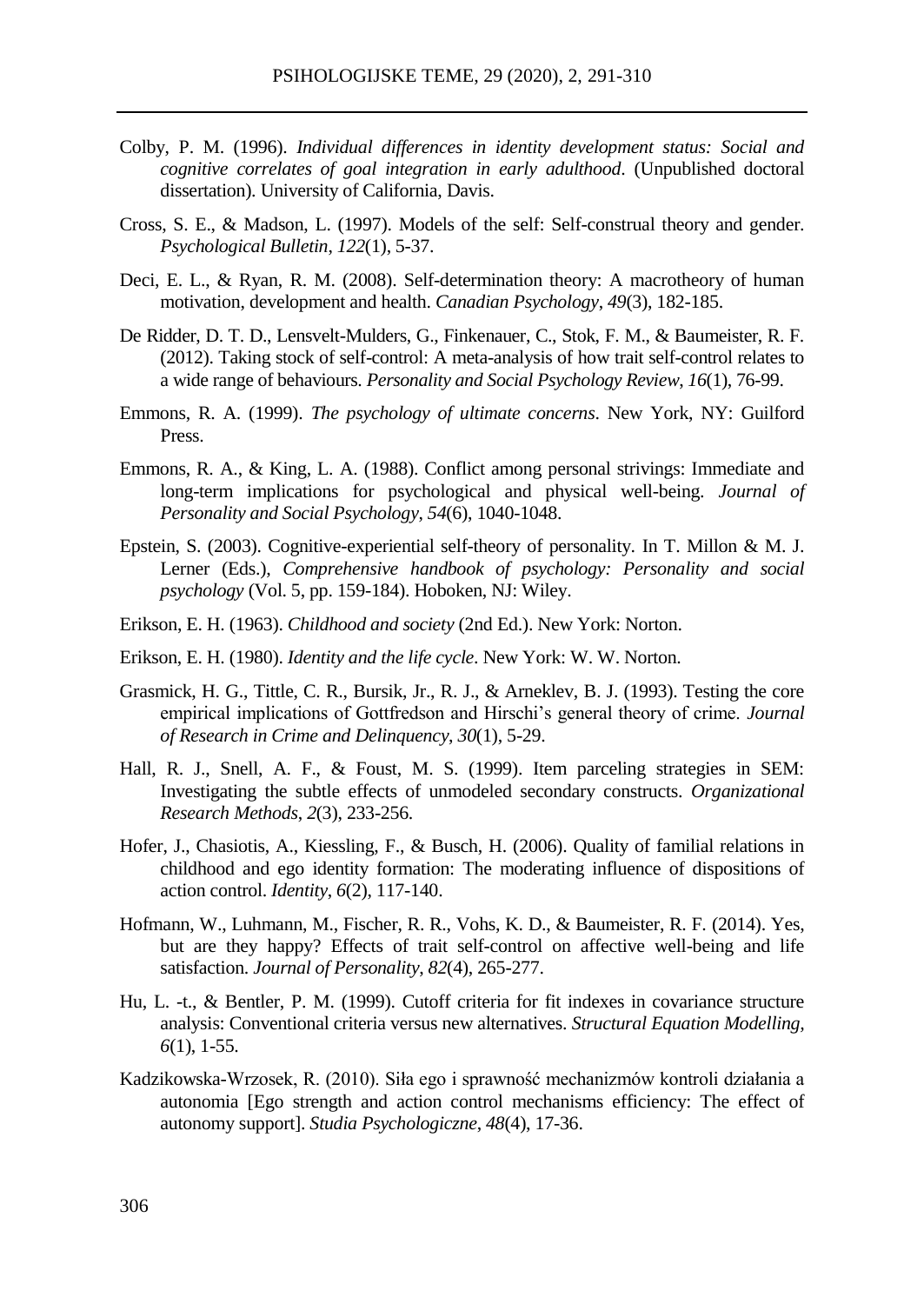- Kernberg, O. (1975). *Borderline conditions and pathological narcissism*. New York: Jason Aronson.
- King, L. A., Richards, J. H., & Stemmerich, E. (1998). Daily goals, life goals, and worst fears: Means, ends, and subjective well-being. *Journal of Personality*, *66*(5), 713-744.
- Kline, R. B. (2005). *Methodology in the social sciences. Principles and practice of structural equation modelling* (2nd ed.). New York, NY: Guilford Press.
- Kling, K. C., Hyde, J. S., Showers, C. J., & Buswell, B. N. (1999). Gender differences in self-esteem: A meta-analysis. *Psychological Bulletin*, *125*(4), 470-500.
- Koestner, R. (2008). Reaching one's personal goals: A motivational perspective focused on autonomy. *Canadian Psychology*, *49*(1), 60-67.
- Koestner, R., Horberg, E. J., Gaudreau, P., Powers, T., DiDio, P., Bryan, C., Jochum, R., & Salter, N. (2006). Bolstering implementation plans for the long haul: The benefits of simultaneously boosting self-concordance or self-efficacy. *Personality and Social Psychology Bulletin*, *32*(11), 1547-1558.
- Kuhl, J. (1994). Action versus state orientation: Psychometric properties of the Action Control Scale (ACS-90). In J. Kuhl & J. Beckmann (Eds.), *Volition and personality: Action versus state orientation* (pp. 47-59). Göttingen, Germany: Hogrefe & Huber.
- Lecky, P. (1945). *Self-consistency: A theory of personality*. New York, NY: Island Press.
- Luyckx, K., Schwartz, S. J., Berzonsky, M. D., Soenens, B., Vansteenkiste, M., Smits, I., & Goossens, L. (2008). Capturing ruminative exploration: Extending the fourdimensional model of identity formation in late adolescence. *Journal of Research in Personality*, *42*(1), 58-82.
- Luyckx, K., Vansteenkiste, M., Goossens, L., & Duriez, B. (2009). Basic need satisfaction and identity exploration and commitment: Bridging self-determination theory and process-oriented identity research. *Journal of Counseling Psychology*, *56*(2), 276-288.
- Marcia, J. E. (1966). Development and validation of ego-identity status. *Journal of Personality and Social Psychology*, *3*(5), 551-558.
- Marcia, J. E. (1980). Identity in adolescence. In J. Adelson (Ed.), *Handbook of adolescent psychology* (pp. 159-187). New York, NY: Wiley.
- Markus, H., & Nurius, P. (1986). Possible selves. *American Psychologist*, *41*(9), 954-969.
- McAdams, D. P. (2013). *The redemptive self: Stories Americans live by* (Rev. ed.). New York, NY: Oxford University Press.
- Milyavskaya, M., & Inzlicht, M. (2017). What's so great about self-control? Examining the importance of effortful self-control and temptation in predicting real-life depletion and goal attainment. *Social Psychological and Personality Science*, *8*(6), 603-611.
- Molina, R., Unsworth, K. L., Hodkiewicz, M. R., & Adriasola, E. (2013). Are managerial pressure, technological control and intrinsic motivation effective in improving data quality? *Reliability Engineering and System Safety*, *119*, 26-34.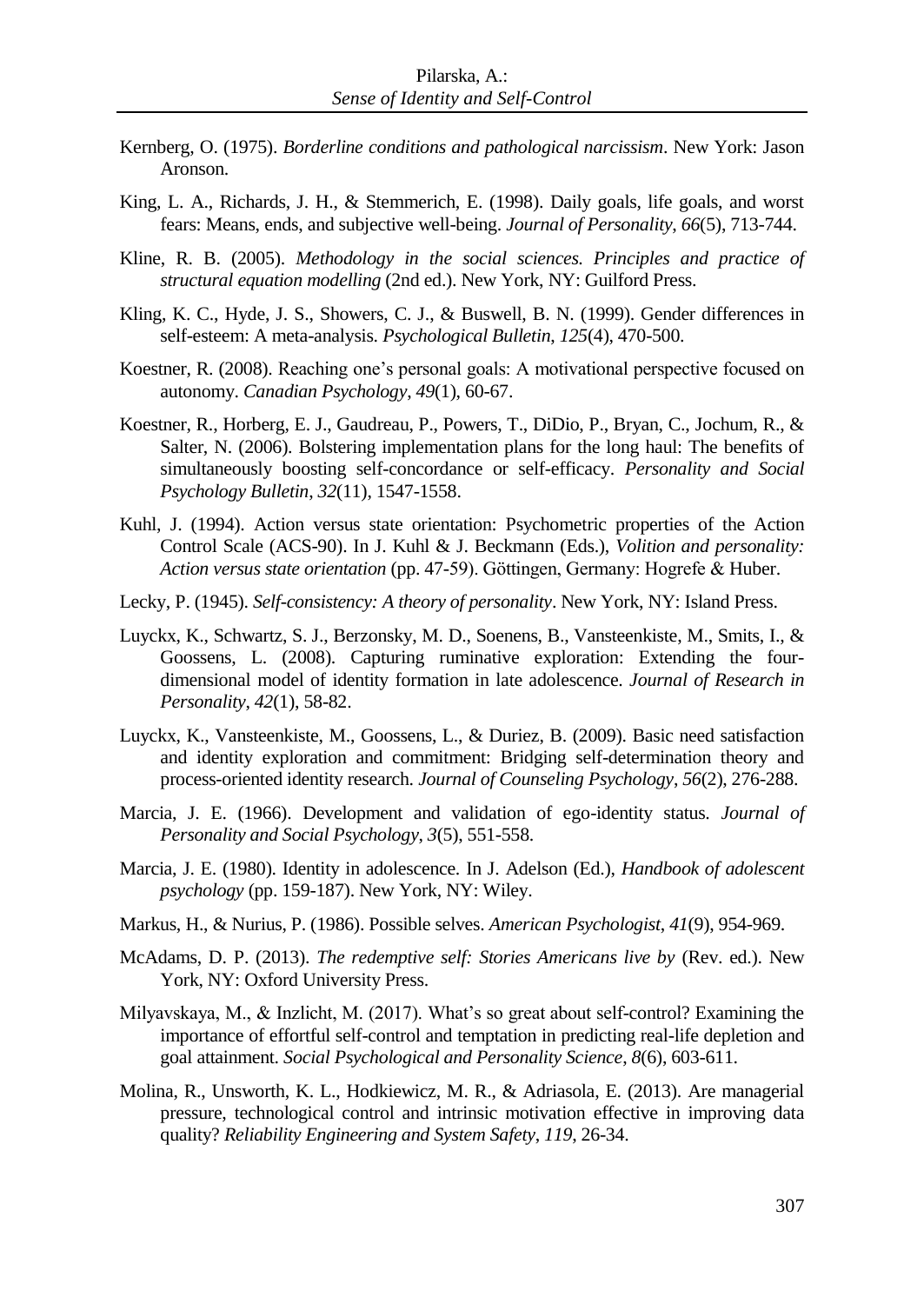- Moller, A. C., Deci, E. L., & Ryan, R. M. (2006). Choice and ego-depletion: The moderating role of autonomy. *Personality and Social Psychology Bulletin*, *32*(8), 1024-1036.
- Morsunbul, U. (2015). The effect of identity development, self-esteem, low self-control and gender on aggression in adolescence and emerging adulthood. *Eurasian Journal of Educational Research*, *61*, 99-116.
- Muraven, M., Gagne, M., & Rosman, H. (2008). Helpful self-control: Autonomy support, vitality, and depletion. *Journal of Experimental Social Psychology*, *44*(3)*,* 573-585.
- Pilarska, A. (2015). Contextualized self-views and sense of identity. *Personality and Individual Differences, 86*, 326-331.
- Pilarska, A. (2016). Wokół pojęcia poczucia tożsamości: przegląd problemów i propozycja konceptualizacji [On the concept of the sense of identity: Overview of problems and proposed conceptualization]. *Nauka, 2*, 123-141.
- Pilarska, A., & Baumeister, R. (2018). Psychometric properties and correlates of the Polish version of the Self-Control Scale (SCS). *Polish Psychological Bulletin, 49*(1), 95-106.
- Riediger, M. (2007). Interference and facilitation among personal goals: Age-group differences and associations with well-being and behavior. In B. R. Little, K. Salmela-Aro, J.-E. Nurmi, & S. D. Philipps (Eds.), *Personal project pursuit: Goals, action, and human flourishing* (pp. 119-143). Mahwah, NJ: Erlbaum.
- Riediger, M., & Freund, A. M. (2004). Interference and facilitation among personal goals: Differential associations with subjective well-being and persistent goal pursuit. *Personality and Social Psychology Bulletin*, *30*(12), 1511-1523.
- Rogers, C. (1959). A theory of therapy, personality and interpersonal relationships as developed in the client-centered framework. In S. Koch (Ed.), *Psychology: A study of a science. Formulations of the person and the social context* (Vol. 3, pp. 236-257). New York, NY: McGraw Hill.
- Satorra, A., & Bentler, P. M. (1988). Scaling corrections for chi-square test statistics in covariance structure analysis. *Proceedings of the Business and Economic Statistics Section of the American Statistical Association*, 308-312.
- Schwartz, S. J., Mullis, R. L., Waterman, A. S., & Dunham, R. M. (2000). Ego identity status, identity style, and personal expressiveness: An empirical investigation of three convergent constructs. *Journal of Adolescent Research*, *15*(4), 504-521.
- Schwartz, S. J., Forthun, L. F., Ravert, R. D., Zamboanga, B. L., Umaña-Taylor, A. J., Filton, B. J., ... Hudson, M. (2010). Identity consolidation and health risk behaviours in college students. *American Journal of Health Behavior*, *34*(2), 214-224.
- Seeley, E. A., & Gardner, W. L. (2003). The "selfless" and self-regulation: The role of chronic other-orientation in averting self-regulatory depletion. *Self and Identity*, *2*(2)*,* 103-117.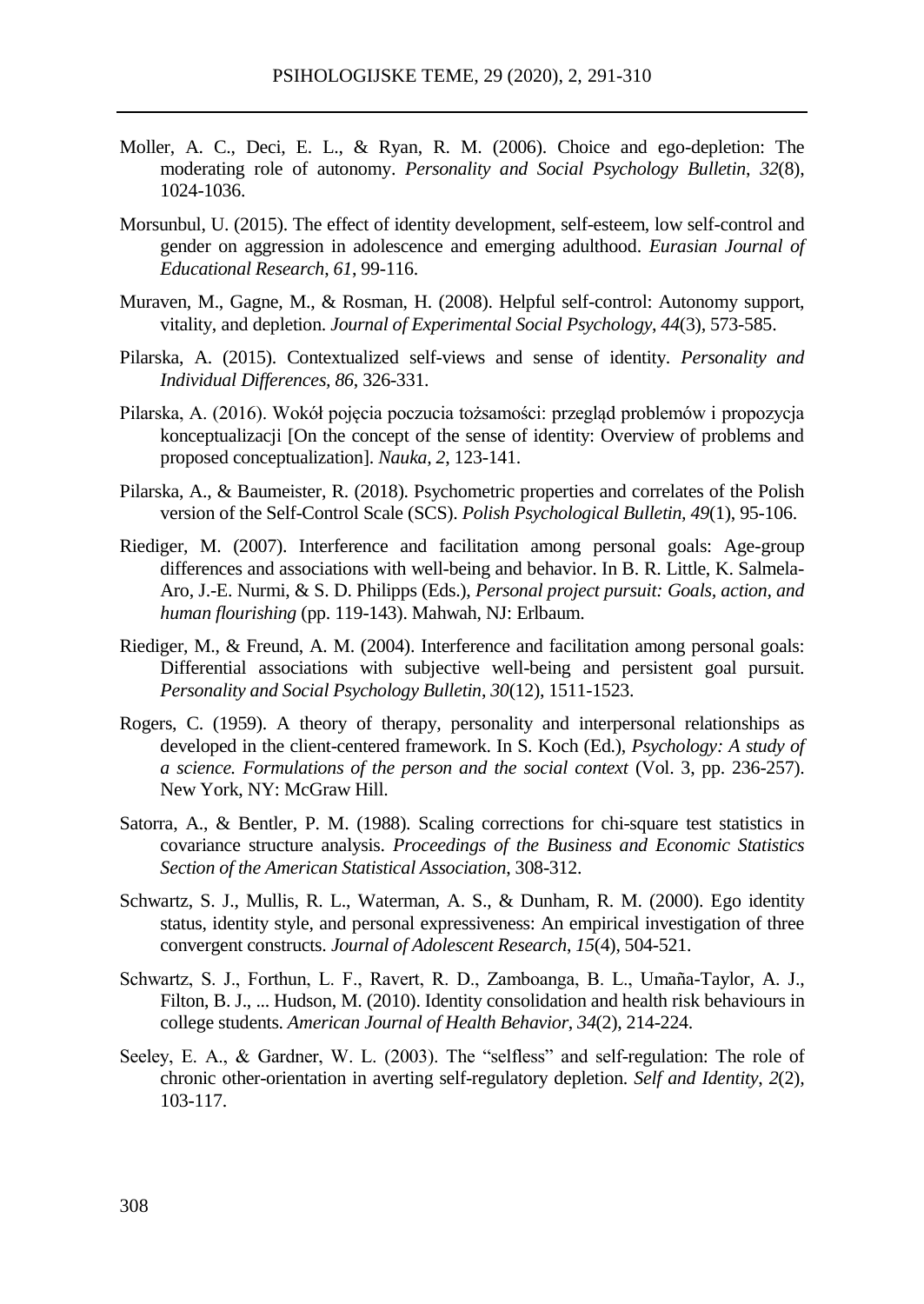- Selby, E. A., & Joiner, T. E. (2009). Cascades of emotion: The emergence of borderline personality disorder from emotional and behavioral dysregulation. *Review of General Psychology*, *13*(3), 219-229.
- Serafini, T. E., & Adams, G. R. (2002). Functions of identity: Scale construction and validation. *Identity*, *2*(4), 361-389.
- Sheldon, K. M., & Elliot, A. J. (1999). Goal striving, need-satisfaction, and longitudinal well-being: The self-concordance model. *Journal of Personality and Social Psychology*, *76*(3), 482-497.
- Sheldon, K. M., & Emmons, R. A. (1995). Comparing differentiation and integration within personal goal systems. *Personality and Individual Differences*, *18*(1), 39-46.
- Sheldon, K. M., & Kasser, T. (1995). Coherence and congruence: Two aspects of personality integration. *Journal of Personality and Social Psychology*, *68*(3), 531-543.
- Soenens, B., Berzonsky, M. D., Vansteenkiste, M., Beyers, W., & Goossens, L. (2005). Identity styles and causality orientations: In search of the motivational underpinnings of the identity exploration process. *European Journal of Personality, 19*(5), 427-442.
- Sokolik, M. (1996). *Psychoanaliza i Ja [Psychoanalysis and self].* Warszawa: J. Santorski & Co.
- Tangney, J. P., Baumeister, R. F., & Boone, A. L. (2004). High self-control predicts good adjustment, less pathology, better grades, and interpersonal success. *Journal of Personality*, *72*(2), 271-322.
- Vallacher, R. R., & Wegner, D. M. (1989). Levels of personal agency: Individual variation in action identification. *Journal of Personality and Social Psychology*, *57*(4), 660-671.
- Vignoles, V. L., Regalia, C., Manzi, C., Golledge, J., & Scabini, E. (2006). Beyond selfesteem: Influence of multiple motives on identity construction*. Journal of Personality and Social Psychology*, *90*(2), 308-333.
- Waterman, A. S. (2007). Doing well: The relationship of identity status to three conceptions of well-being*. Identity*, *7*(4), 289-307.